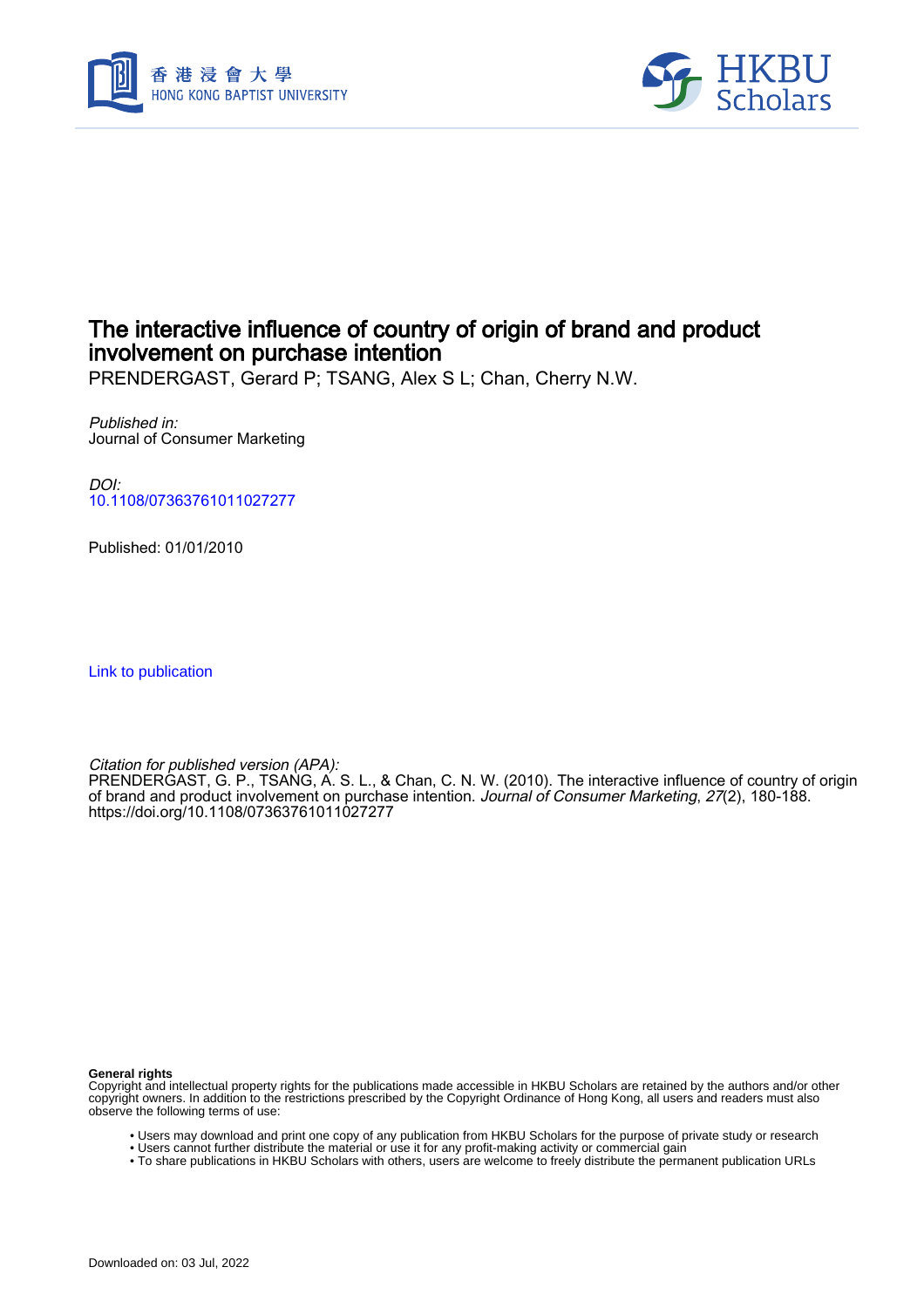The Interactive Influence of Country of Origin of Brand and Product Involvement on

Purchase Intention

\*Gerard P. Prendergast and Chan Ngai Wah

Department of Marketing Hong Kong Baptist University Kowloon Tong, Hong Kong Fax: (852) 3411-5586 Telephone: (852) 3411-7570 E-mail: gerard@hkbu.edu.hk

\* corresponding author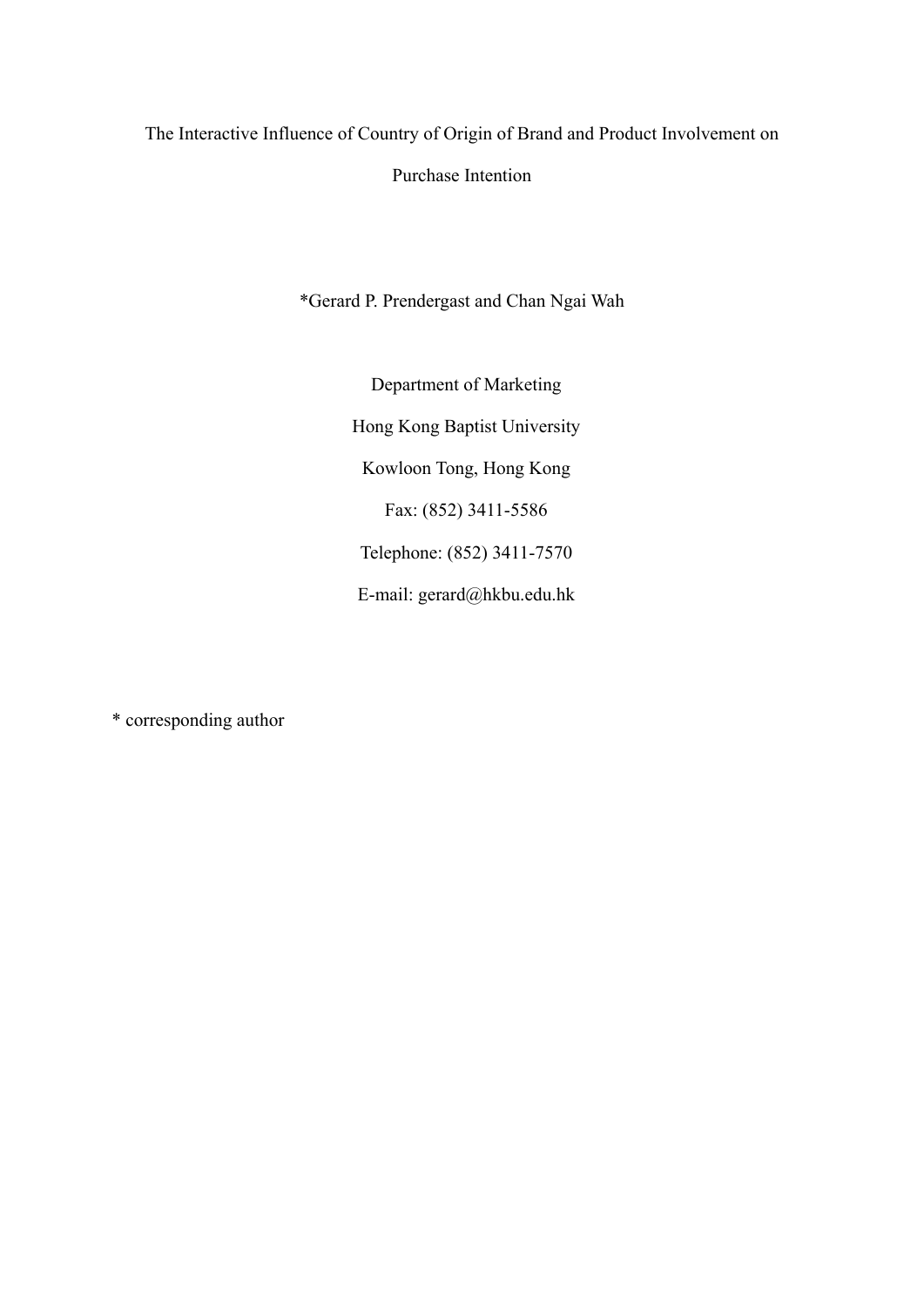## **ABSTRACT**

The previous literature relating to country of origin (COO) has shown that that perceptions of a country in which a product is made affects consumers' quality perceptions and purchase intention of products from that country. Predominantly that literature has assumed that the country in which a product is made is also the country in which its brand originates from. Due to globalization of production and companies outsourcing their production to countries with lower costs of production, there is a decoupling of COO into country of origin of manufacture (COM) and country of origin of brand (COB). A product may be branded in country X, but manufactured in country Y or Z. Little research has been done on the effect of COB on consumers' purchase intention. In this paper we reexamine the work by Lee, Yun and Lee (2005), and extend it by using a field experiment to investigate the impact of COB and personal involvement, and their interaction, on purchase intention. The findings indicate that the COB has a significant impact on purchase intention when consumers have a low level of personal involvement, but not when consumers have a high level of personal involvement. This small but significant finding has considerable implications for global marketers.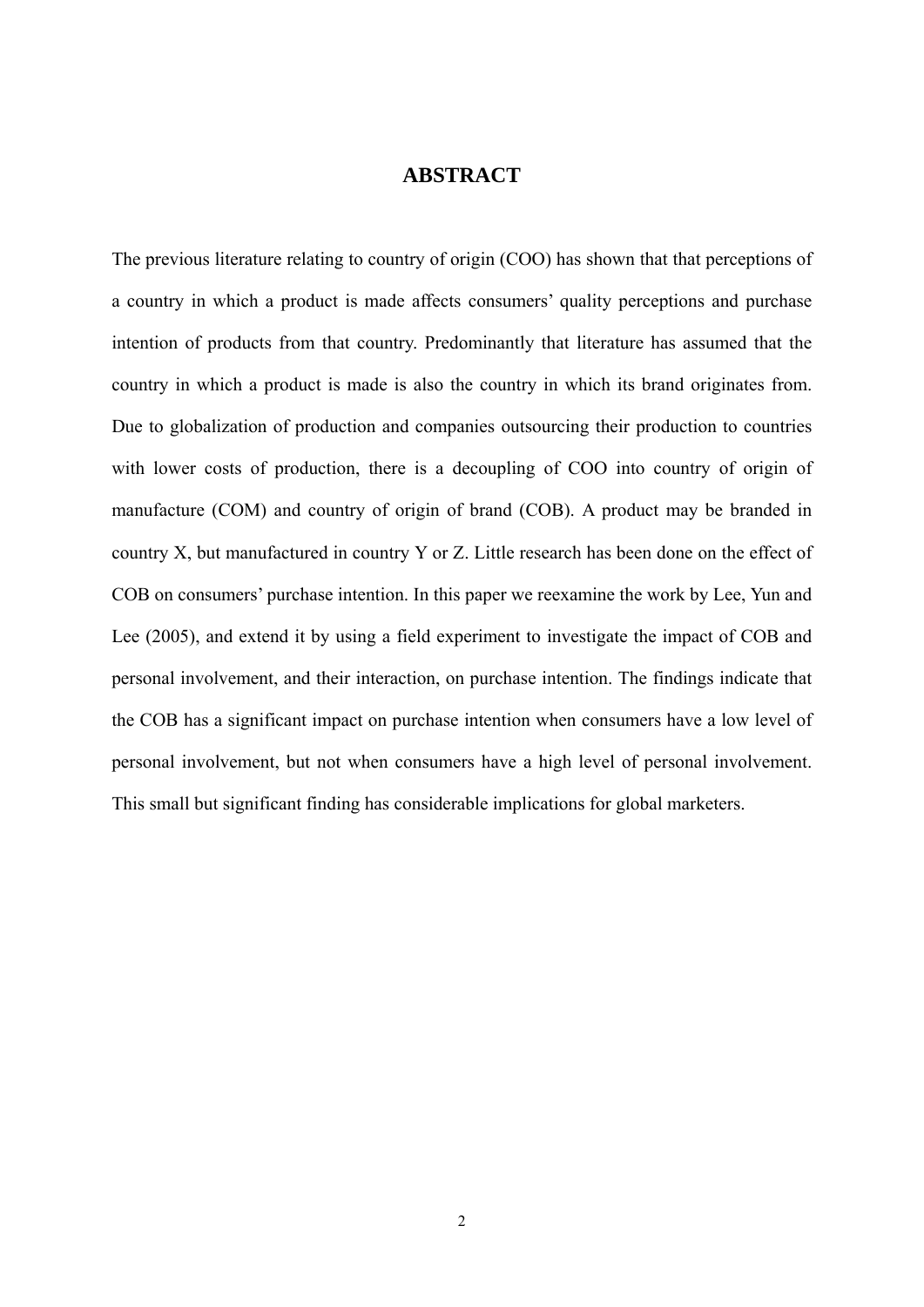## **INTRODUCTION**

A products country of origin (COO) is often used as an extrinsic cue to provide consumers with a basis for purchase decisions (Bilkey and Nes, 1982; Cordell, 1992; Erickson et al; 1984; Han, 1989; Hong & Wyer, 1989,1990; Thorelli et al, 1989). It is a powerful image variable, which has been used to influence competitive positioning and success in the global market place. The COO construct is grounded on the assumption that the country where a product is manufactured is the same as the country where the product is branded.

In the past decade, with advanced technology development and increasing communication, companies have pursued global market expansion more than ever before. Various international brands have been created, and the fore mentioned assumption is being challenged. In order to take advantage of lower wage rates and operation costs, companies are moving their manufacturing or assembling locations to developing countries. There is a rise in the outsourcing of various components (or parts), designs and engineering tasks by collaborating with foreign partner firms or establishing design centres overseas (Chao, 1998). For example, Pontiac LeMans made by Daewoo in South Korea, designed by Opel which is owned by General Motors (GM) in Germany and sold in the U.S. as a GM car (Chao, 1993). Moreover, the production of Boeing's 787 is a result of outsourcing of more than half the structure of the plane, the pieces of which are manufactured in six different countries (Tatge, 2006). Thus, the traditional concept of country of origin (COO), which assumed that a product and its brand are exclusively tied to one country, may not hold in all cases. A product may be branded in country X, but manufactured in country Y or Z. Some companies have recognized the power of brand origin, and marketed their products on this basis. The success of Häagen Dazs is a typical example (Leon and Leslie, 2000).

Since the pioneering finding of Schooler (1965) that the COO of a product can have an effect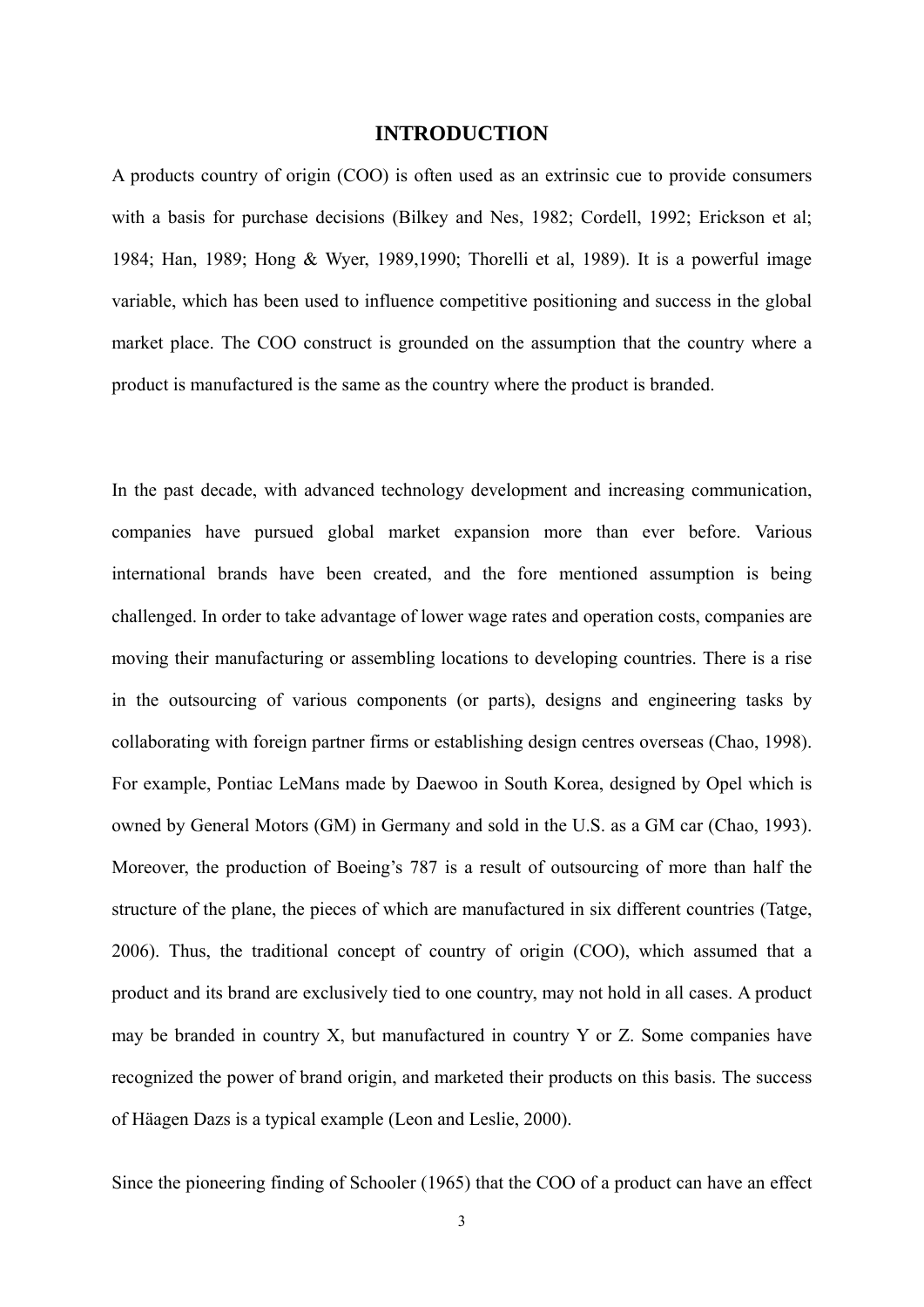on a consumer's opinion of the product, extensive research on the influence of COO on product evaluation of consumers has been reported in the literature (Johansson, Douglas and Nonaka, 1985). However, research findings on how COO affects product evaluation are largely inconclusive (Bilkey and Nes, 1982; Ozsomer and Cavusgil, 1991). Several attempts have been made in the literature to explain this puzzle. One of the most plausible explanations is that multi-country affiliation, and the separation of country of manufacture (COM) (Samiee, 1994) and country of branding (COB), undermines the relevance of COO (Johansson, 1989). Phau and Prendergast (2000) suggest that due to globalization COB is more accurate and appropriate than COO and there is a need for re-examining the COO effect based on this recognition. Another possible explanation for the inconclusive findings on how COO affects product evaluation is that there may be individual differences in terms of involvement with the product. As a result, researchers such as Gurhan-Canli and Mahewaran (2000) have called for more research on the impact of involvement on COO perceptions.

Our study extends the work of Lee, Yun and Lee (2005) by studying how COB, level of personal involvement, and their interaction impact purchase intention. We start this article by examining, from a theoretical perspective, the concepts of COO, COB and involvement. Hypotheses are then developed. In the second section of the article, the methodology is described in detail. We then present the results of field experiment we ran with 196 subjects in Hong Kong and discuss these results in the final section of the article. Finally, limitations and recommendations of the study are discussed.

#### **CONCEPTUALIZATION AND HYPOTHESES**

#### **Country of Origin**

Country of origin is closely linked to country image. The earliest definition of country image comes from the pioneering work of Nagashima (1970), who defined it as follows: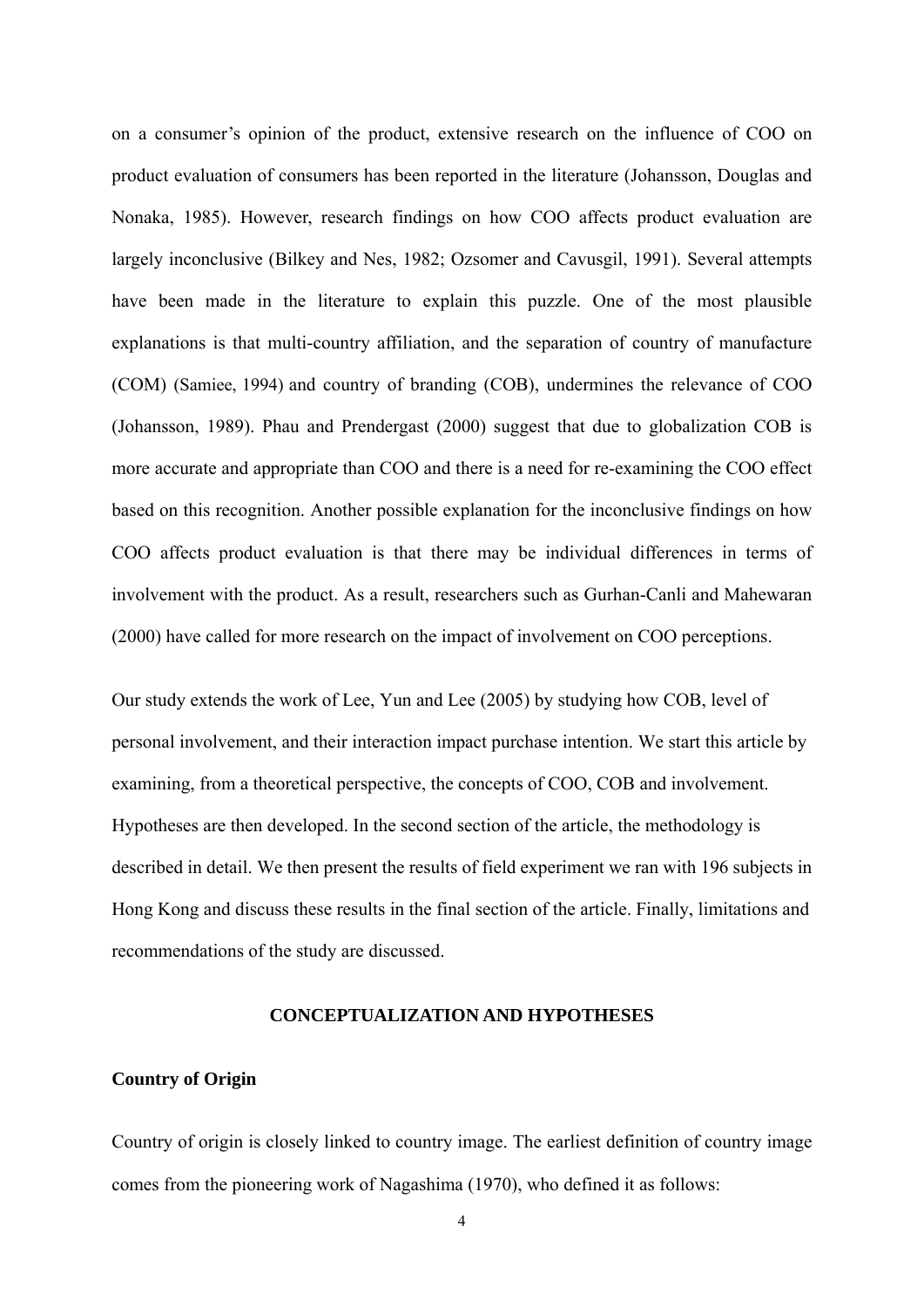The picture, the reputation, the stereotype that businessmen and consumers attach to products of a specific country. This image is created by such variables as representative products, national characteristics, economic and political background, history, and traditions.

Roth and Romeo (1992) offer a similar definition:

The overall perception consumers form of the products from a particular country, based on their prior perceptions of the country's production and marketing strengths and weaknesses.

Since the pioneering finding of Schooler (1965), COO has been studied extensively. The impact of COO includes product in general, classes of products, specific types of products, specific brands, among developed countries, between developed and less developed countries, or among less developed countries (Bilkey and Nes, 1982). In recent years, country has been viewed as a multi-dimensional construct involving a hybrid of factors that makes the distinction between the country of manufacture or assembly and the country of the company's home. Research has gone beyond "Made in" or "Assembled in" to also include the concepts of "Designed in", "Engineered In" and "Parts supplied by" (Ahmed and Astous 1996; Astous & Ahmed 1992; Chao 1993; Ettenson 1993; Johansson and Obermiller 1989; Han & Terpstra 1988; Ozsomer and Cavusgil 1991). There is no clear distinction between domestic and imported products and hybrids blur a product's place of manufacture (Ettenson & Gaeth 1991). Johansson (1989) argues that hybridization of products under globalization has reduced the relevance of COO in the product evaluation process. This may explain why much of the earlier research findings on how COO affects product evaluation are largely inconclusive (Bilkey and Nes, 1982; Ozsomer and Cavusgil, 1991), since they fail to recognize the distinction between COB and COM. With more outsourcing and intensification of globalization, interest in COO has shifted to its components. Iyer and Kalita (1997)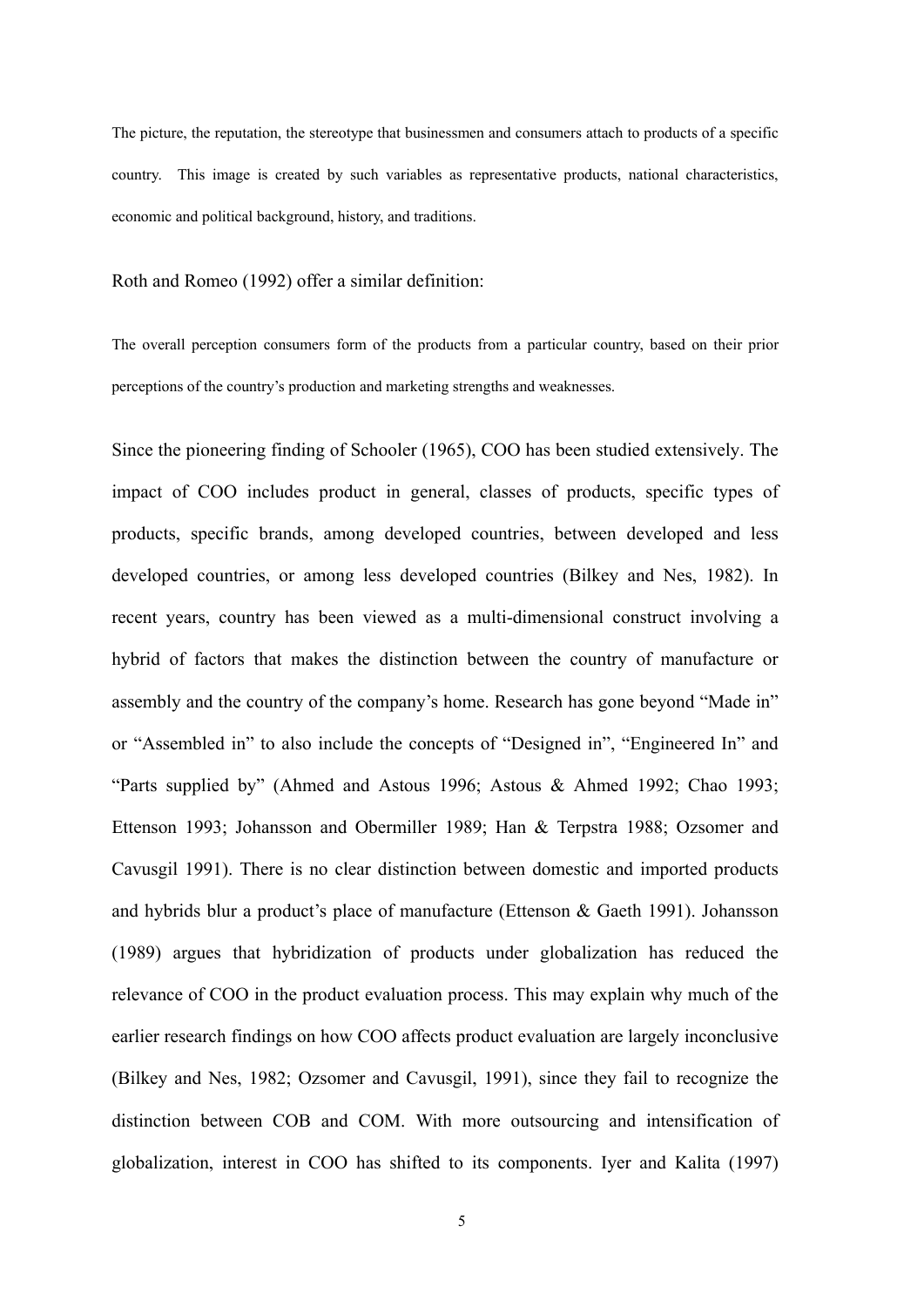pointed out that COM and COB as the components of COO are both important. Phau and Prendergast (2000) concur with Iyer and Kalita (1997), and argue that the traditional conceptualization of COO under the trend of globalization is inappropriate, and COB is more accurate and relevant in the issue and thus, there is a need for examining the previous investigation.

Apart from earlier research not separating COO into COB and COM, there may be another reason for the earlier inconclusive research findings in the COO area. Lee, Yun and Lee (2005) argue that differences in individual factors such as involvement may in part explain the inconsistent findings in prior studies. While Lee, Yun and Lee's (2005) study examining the role of involvement on COM perceptions is noteworthy, they did not consider COB issues.

Our central thesis is that COB will be more important for low involvement consumers than for high involvement consumers. We study this in the context of identical products (in this case, a notebook computer) branded in two different countries: Japan and (South) Korea. Similar to the logic of Lee, Yun and Lee (2005), these two countries are chosen because of their distinct perceptions in terms of country image (Martin and Eroglu, 1993) and producers of electronic equipment (Gurhan-Carli and Maheswaran, 2000). Consumers will have prior perceptions of the country's production and marketing strengths and weaknesses (Roth and Romeo, 1992). The Theory of Reasoned Action (TRA) predicts that behavioral intention is in part a function of his/her perceptions of and attitude toward the behavior (Ajzen and Fishbein, 1980). Since perceptions of a notebook computer with a Japanese brand are believed to be more positive than perceptions of a notebook computer with a Korean brand, subjects' purchase intention for the notebook computer with a Japanese brand should be higher than that for the notebook computer with a Korean brand. Using this logic and recognizing the previously held perceptions of products made in Japan and Korea, we expect that the impact of Japan as a COB cue will be greater than that of Korea as a COB cue. Therefore, it is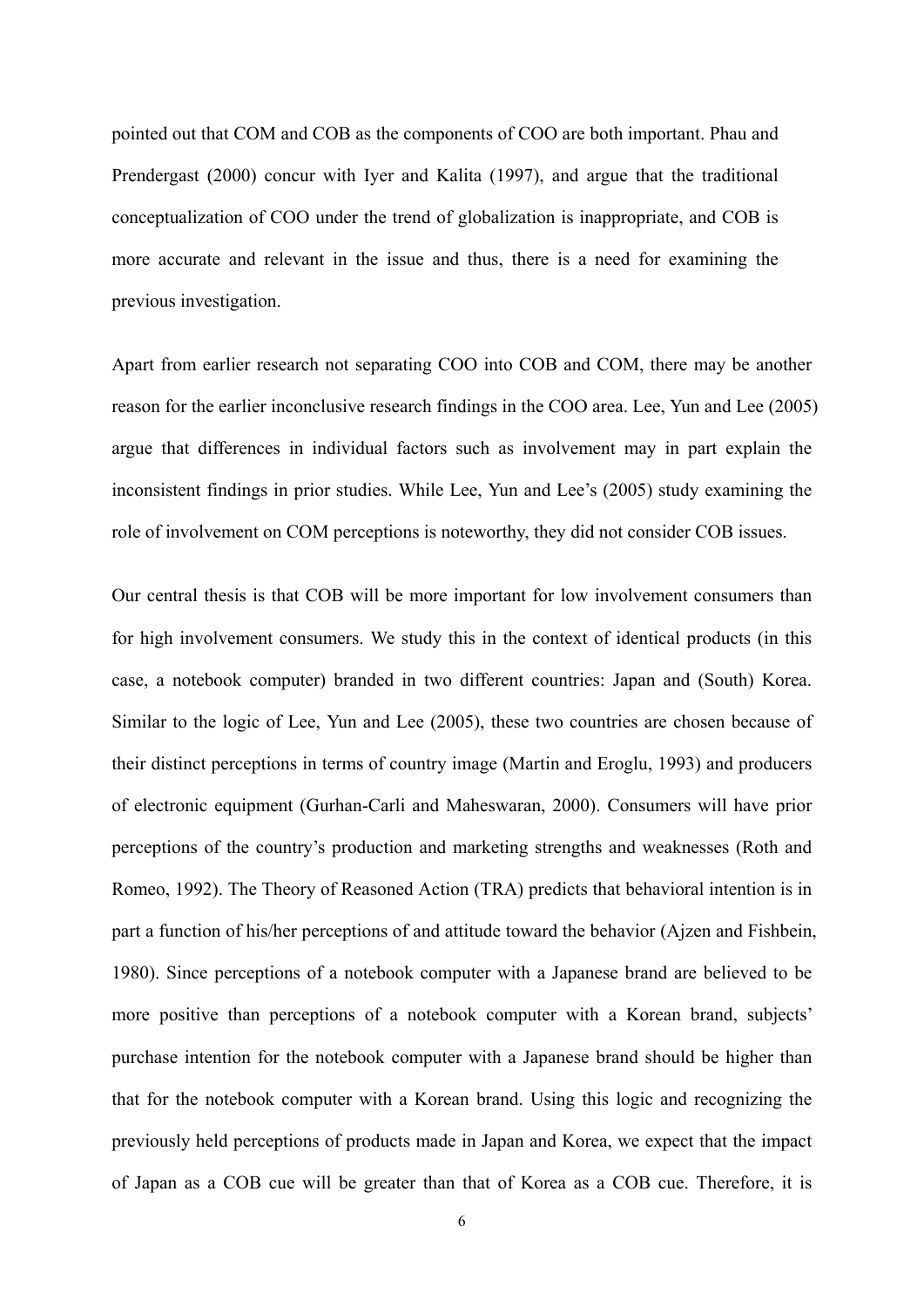hypothesized that:

H1: The COB cue of Japan will have a more positive impact on purchase intention than the COB cue of Korea.

#### **Involvement and elaboration likelihood**

Houston and Rothschild (1977, 1978) employed the involvement construct in their research into customers' cognitive responses to persuasive messages. They identified three forms of involvement: situational, enduring and response. Enduring involvement is relatively more stable than situational involvement.

In conceptualizing involvement, Zaichkowsky (1986) and Bloch and Richins (1983) viewed involvement as having three major antecedent factors: characteristics of the person, characteristics of the stimulus, and characteristics of the situation. Across these three antecedents, the reference was always personal relevance, and Zaichkowsky as a result developed a 20 item personal involvement inventory (PII) (Zaichkowsky, 1985) which was latter shortened to 10 items (Zaichkowsky 1994). This revised scale captured both cognitive and emotional types of involvement.

Logically, subjects' purchase intention for a product when their levels of personal involvement are low should be lower than purchase intentions for a product when their levels of personal involvement are high, and vice versa. In other words, higher level of personal involvement may imply higher degree of purchase intention. Of greater interest theoretically is not so much the relationship between personal involvement and purchase intention, but rather, how COB interacts with personal involvement to influence purchase intention. Since the level of personal involvement indicates consumer's thoughtfulness and motivation when buying a product, subjects with high levels of personal involvement on a particular product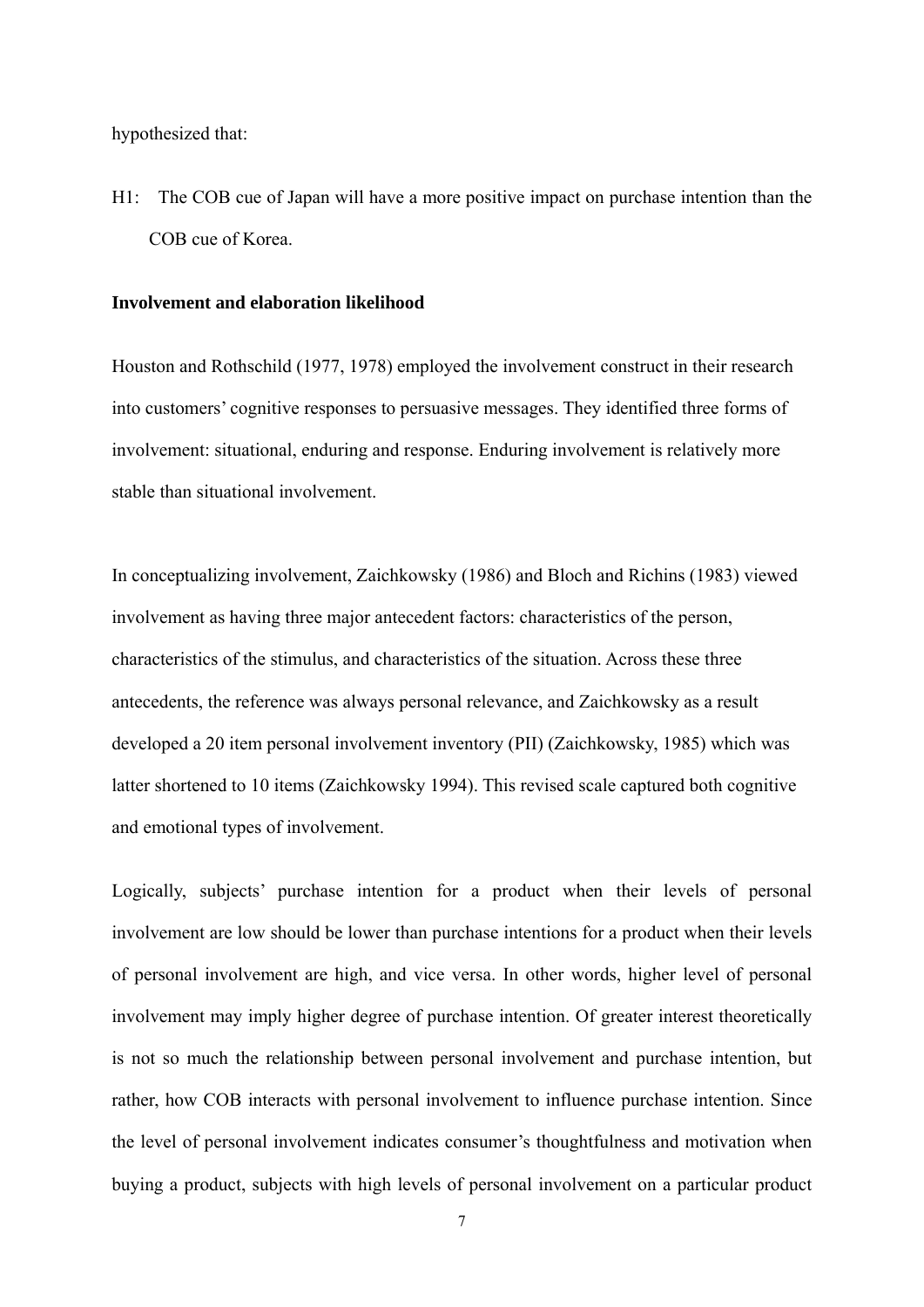should be more risk-averse in making purchase decisions since they will rely more on factual and important information. On the other hand, subjects with low level of personal involvement on a particular product should be less risk-averse in making purchase decisions and more susceptible to secondary cues such as COB cues. This logic is supported by Petty& Cacioppo's (1981) Elaboration Likelihood Model (ELM). Consumers are exposed to many persuasive messages every day, and it would be impossible for them to thoughtfully process all these messages. According to the ELM, when it comes to persuasion and persuasive messages there are two pathways in which consumers can process information: they diligently consider information in a message (referred to as message elaboration via the central/systematic route, which requires a great deal of cognitive effort), or, they attend to positive or negative cues rather than argument strength (the peripheral/heuristic route) to guide their response to the message. The ELM also states that the degree of personal involvement acts as a moderator between the message and the response to the message/persuasiveness by determining the pathway to be used in processing. When a person is highly involved with the product, a message will be processed via the central pathway. They will utilize both product attributes and COM cues to arrive at a purchase decision. In contrast, if the recipient has low involvement with the product, he/she will be less motivated to elaborate the message, and product attributes will be less likely to have a significant impact on persuasion. Instead, the recipient will more likely base their purchase intention on peripheral cues such as the country of branding.

Gurhan-Canli and Maheswarana (2000) found that situational involvement moderated product evaluation while COO was treated as a heuristic cue. In Lee, Yun, Lee's (2005) study, COO was only significant in cases of low level of situational involvement. We argue that more enduring and stable forms of involvement, i.e. personal involvement, will elicit a similar response as that found by Lee, Yun and Lee (2005), but in the context of COB rather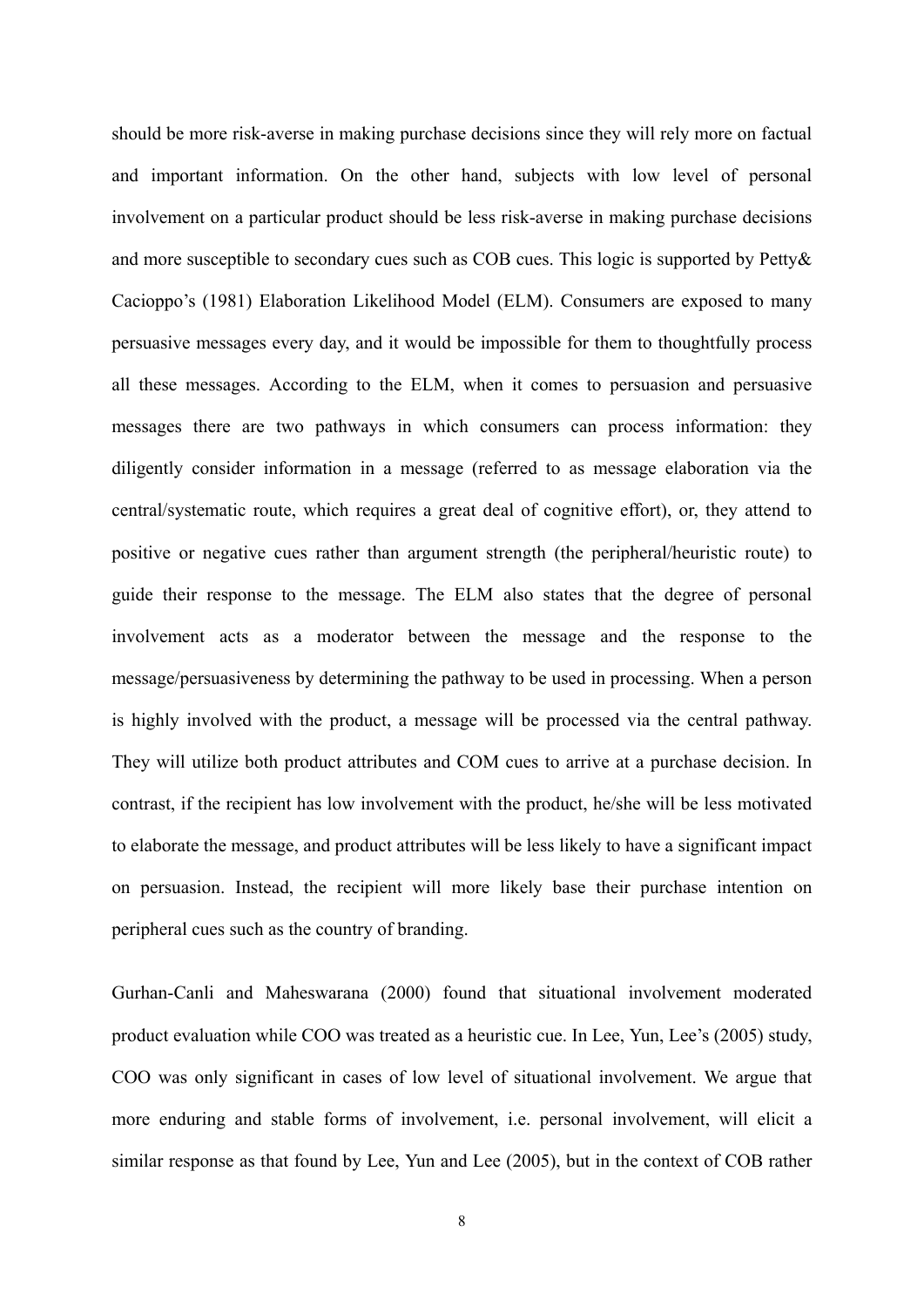than COO.

H2: There is an interaction between personal involvement and COB when consumers have low personal involvement.

## **METHODS**

To test the hypotheses, a 2 (country of brand - Japan/Korea) x 2 (personal involvement – high/low) factorial design was adopted. While the country of brand can be considered as experimental treatments, personal involvement involved a classification rather than a treatment, because subjects could not be assigned to high and low personal involvement at random. Instead, two groups of subjects (high personal involvement and low personal involvement) were formed after they had been exposed to the treatment.

Table 1 illustrates the four experimental conditions:

|                            |       |    | Level of Personal Involvement |      |  |
|----------------------------|-------|----|-------------------------------|------|--|
|                            |       |    | Low                           | High |  |
| Country of Origin of Brand | Japan |    |                               |      |  |
|                            | Korea | ŢП |                               |      |  |

**TABLE 1. Four Experimental Conditions** 

the notebook computer attributes in the ad based on local computer magazines. Second, in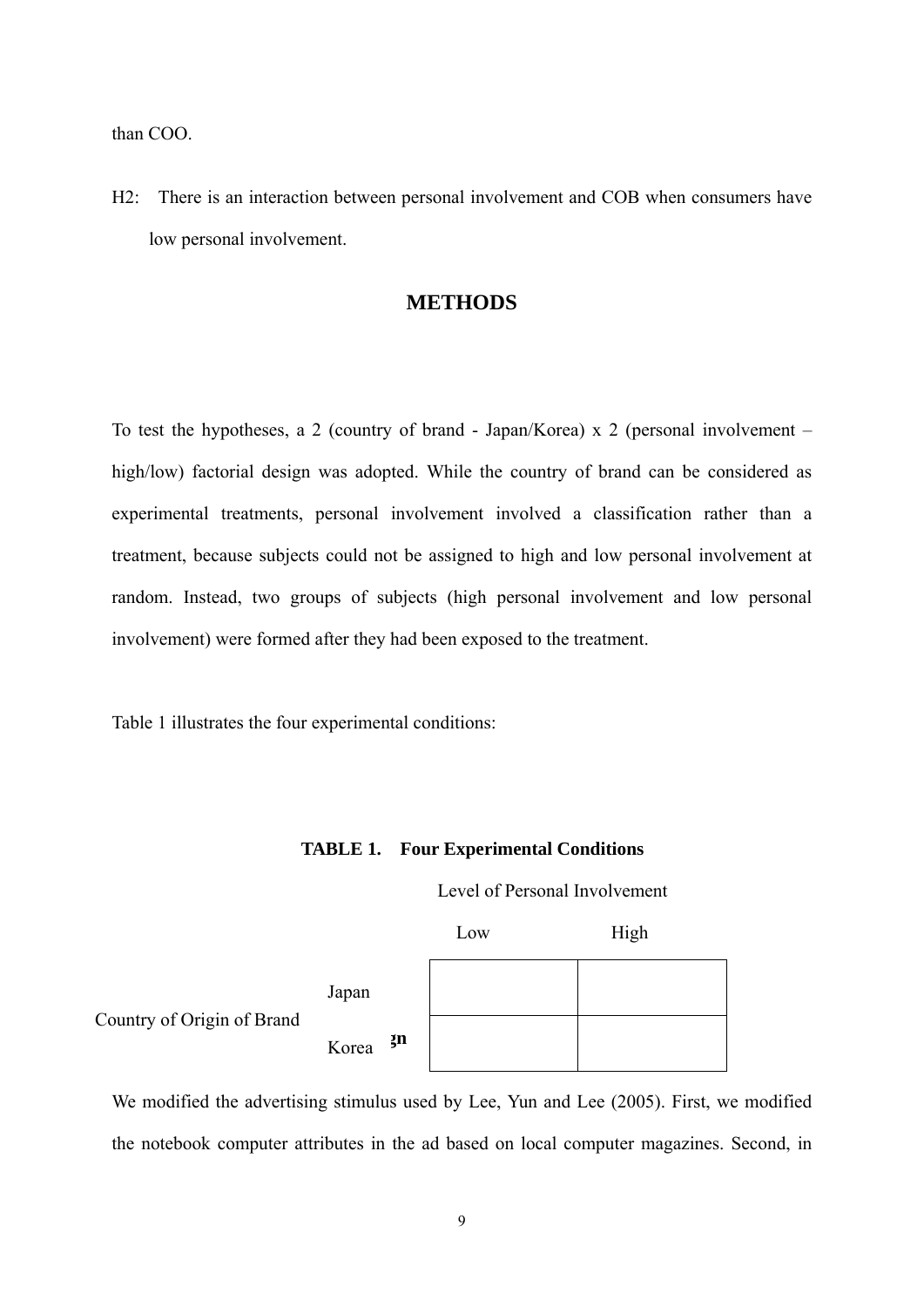order to manipulate COB, product brands in Japanese and Korean are used instead of "Made in Japan" and "Made in Korea (South)" labels. The Japanese brand name  $($ " $\exists \forall \exists \neg \forall$ ") and the Korean brand name ("컴퓨터") used both mean "computer". To control for the influence of country of manufacture (COM), the notebook computers in our ads were both labeled as "Made in Taiwan". The COB cue was embedded was along with sixteen other product attributes such as operating system, audio output etc (see Appendix 1).

The questionnaire had four sections. The first section was the screening questions asking about the age group and education level of respondents. Respondents who are out of our target groups (that is, respondents who are not aged 15 to 34 and not university undergraduates or graduates) were screened out. The second part of the questionnaire presented the stimulus. We asked the purchase intention of the respondents after reading the stimulus ad with COB cue of a Japanese brand or Korean brand notebook computer with other product attributes attached in the questionnaire. The third part measured the level of personal involvement by a 7-point semantic differential scale. The last part of the questionnaire collected the demographic data of respondents.

The questionnaire was drawn up in English and translated into Chinese through a translation and back-translation procedure (Brislin, Lonner, & Thorndike, 1973; Tamanin, Ancona, Botega, & Rodrigues-Netto, 2002). The questionnaires were pretested on groups of undergraduates and graduates consisted of 15 people.

## **4.3 Independent Variables**

The COB cue was used and operationalized as "Japanese brand" or "Korean brand". These two COB cues are chosen because of their perceived relative position as producers of electronic products (Gurhan-Canli and Maheswaran, 2000) and because of the significant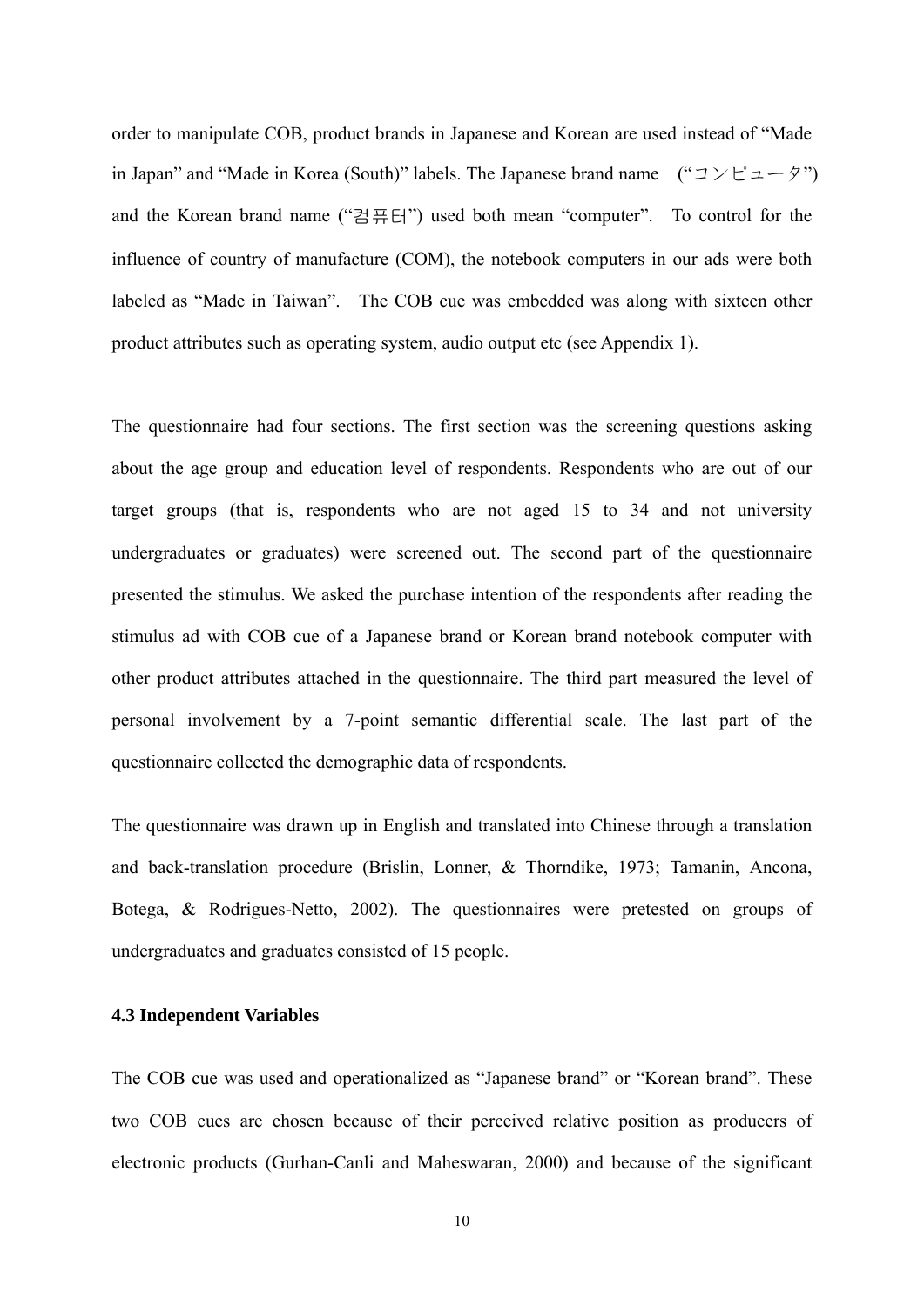difference as tested by Martin and Eroglu (1993). In order to overcome the limitation of a single-cue approach (Bilkey and Nes, 1982) our study followed the approach of Lee, Yun and Lee (2005) in that the COB cue was embedded in an ad along with sixteen other product attributes such as operating system, processor, memory, display, warranty, etc.

Personal involvement was used as a classification variable rather than a manipulated variable, because subjects could not be assigned to high and low team involvement at random. Personal involvement with a notebook computer was measured using Zaichkowsky's (1994) ten-item scale, which is scored on a 7-point semantic differential scale (see Appendix 1). Two groups of subjects (high team identifiers and low team identifiers) were formed after being exposed to the treatment. As suggested by Malhotra (2004), for interval data, the median is a better measure of central tendency to divide the two groups of subjects. Therefore the median was used to split the respondents into low and high involvement groups.

#### **4.4 Dependent Variable**

One dependent variable, namely, purchase intention is used in this study. It was measured through a 3-item, 7-point semantic differential scale; "probable vs. improbable," "likely vs. unlikely," and "possible vs. impossible" (Lee, Yun and Lee, 2005).

### **4.6 Product Selection**

The research followed Lee, Yun and Lee (2005) in that notebook computer is selected because it is a de facto necessity for Hong Kong young and educated adults. Hong Kong has become an intellectual-oriented society and hence, young and educated adults in Hong Kong are familiar with the product. Therefore, the effect of COB will not be predominant in the product evaluation process (Johansson, Douglas and Nonaka, 1985).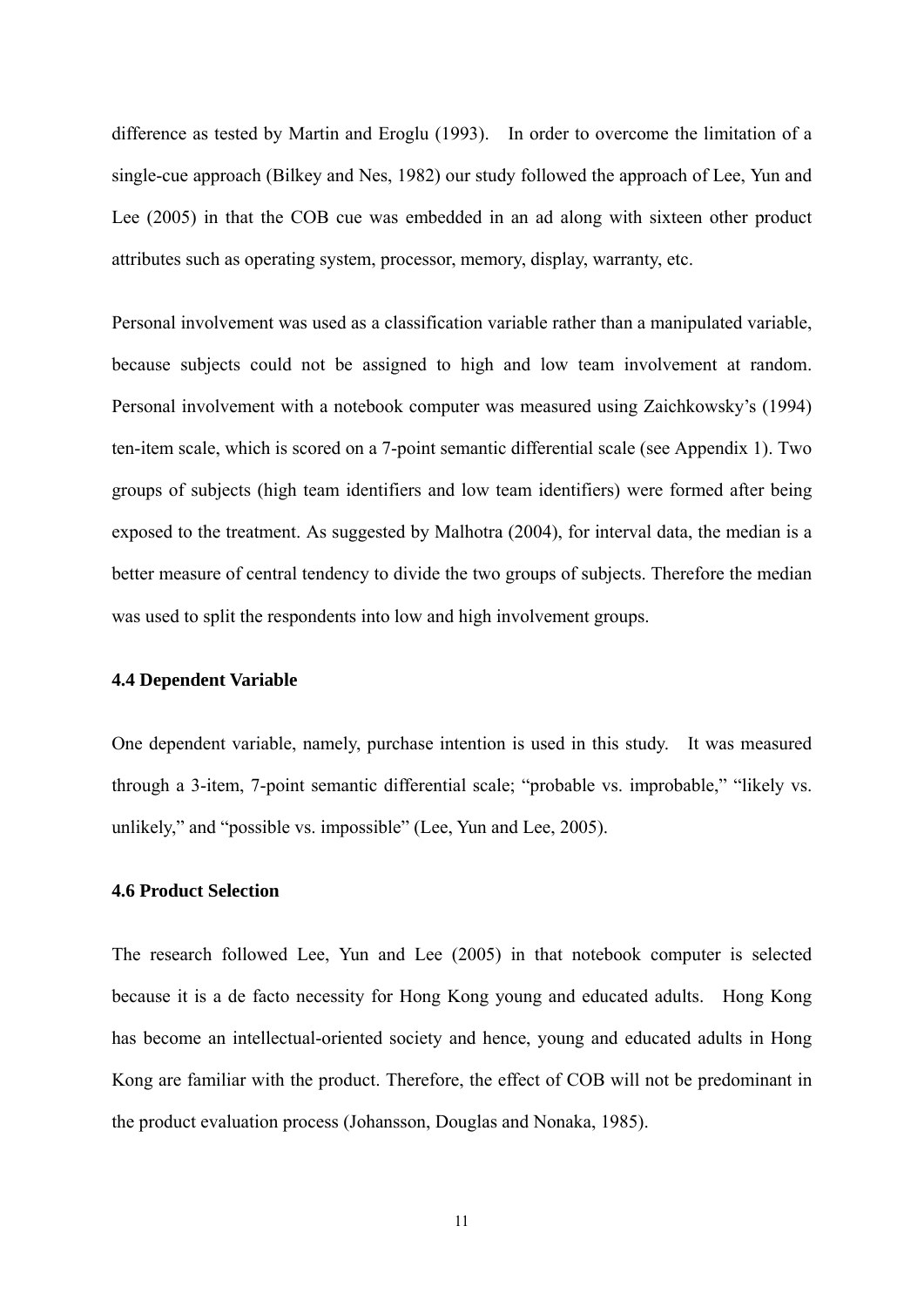#### **Sampling**

1

One hundred and ninety-eight questionnaires were distributed in Hong Kong. Questionnaires were distributed in IFC mall in Central, Festival Walk in Kowloon Tong and New Town Plaza in Shatin. It is because IFC mall is a favorite commercial centre in Hong Kong Island, Festival Walk is adjacent to two universities (HKBU and City University) and New Town Plaza is one of the highest traffic-flow plazas in New Territories.

Two sets of questionnaires (one in Japanese brand and one in Korean brand<sup>[1](#page-12-0)</sup>) were distributed to respondents randomly. Overall there were four experimental conditions (i.e. high and low levels of personal involvement with two countries of brand), around 49 respondents were allocated to each experimental cell to obtain enough useable data, resulting in 196 respondents. This can satisfy the sample size requirement mentioned by Hair *et al*. (1998) regarding the use of ANOVA (i.e. minimum of 20 observations per cell). We follow the approach of Borrell *et al.* (2001), young adult is defined as persons who are between the age of 15 and 34. Therefore, university undergraduates and graduates who are between the age of 15 and 34 were the subjects of this study. This group is amongst the highest users of computers (See Bromley *et al*., 1998). They are familiar with computers and therefore this relatively homogenous sample controls for any confounding effect of product familiarity/unfamiliarity.

## **5. RESULTS**

Among the 196 samples, 168 are valid samples and 28 are invalid with 10 samples are beyond our target age group and 18 samples are beyond our target education level. 83

<span id="page-12-0"></span><sup>&</sup>lt;sup>1</sup> Hereafter, the questionnaire with Japanese brand is named "Japanese version" and the questionnaire with Korean brand is named "Korean version".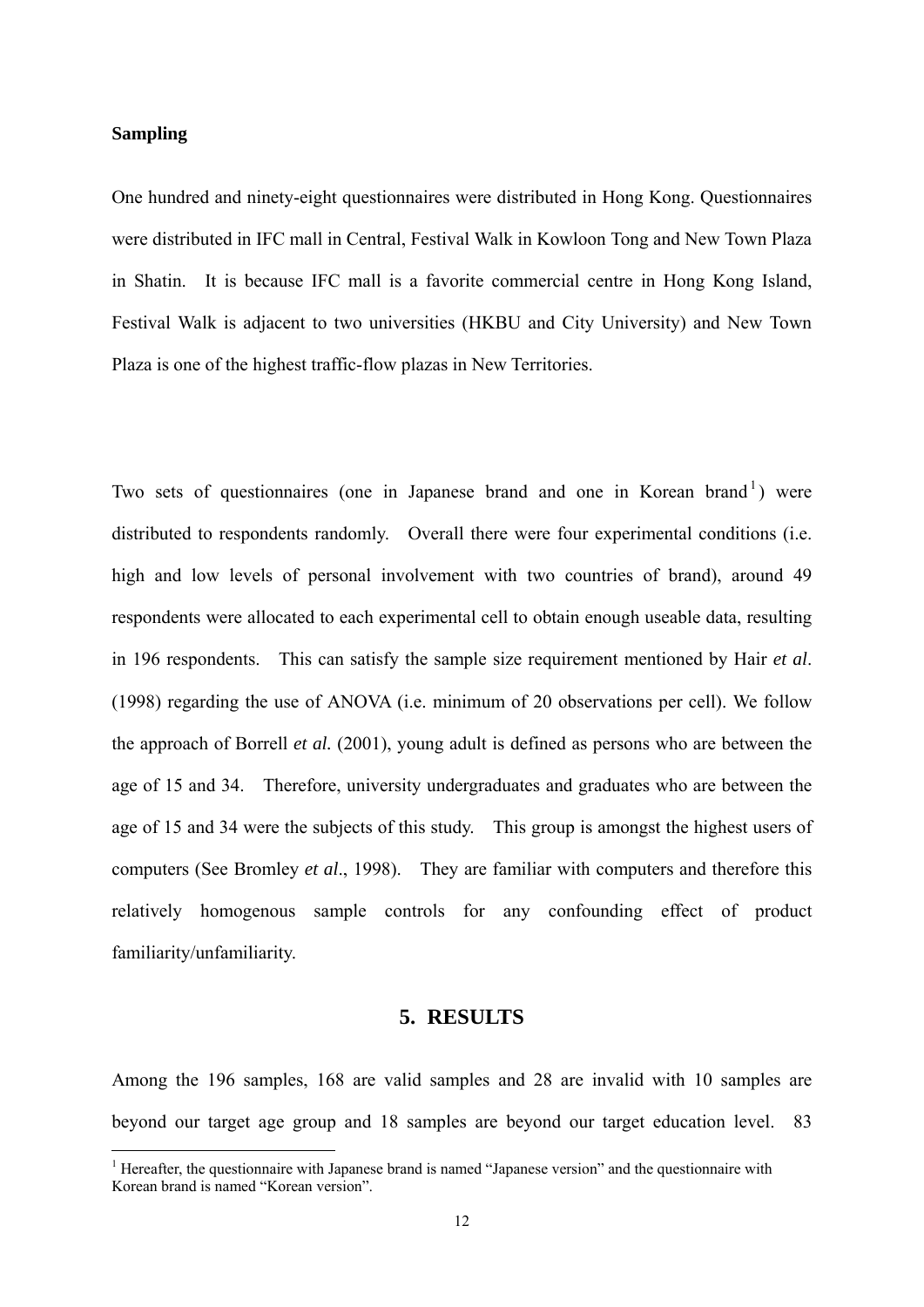respondents answered the Japanese version and the other 83 respondents answered the Korean version. The level of personal involvement ranged from 10 to 70 points. The samples were then assorted according to their level of personal involvement<sup>[2](#page-13-0)</sup>, two groups of level of personal involvement, that is, high and low, were assorted accordingly.

In terms of descriptive statistics, the mean score for the purchase intention scale was 3.0 (Cronbach's alpha = .96), and the mean score for the personal involvement scale was (Cronbach's alpha = .94). The alphas exceed the basic requirement of 0.70 (Bagozzi 1994), which indicates that the scale items are internally consistent. Therefore, the scales can be considered reliable and could be used for the analyses.

## **5.3 Hypothesis Testing**

#### **Table 2 ANOVA results**

|                            | F(1,164)   | Sig. |  |
|----------------------------|------------|------|--|
| Main effects               |            |      |  |
| COB                        | 3.17       | 0.08 |  |
| Personal involvement       | $82.51***$ | 0.00 |  |
|                            |            |      |  |
| Two-way Interaction        |            |      |  |
| COB x Personal involvement | $5.68*$    | 0.02 |  |
|                            |            |      |  |

Dependent Variable: Purchase Intention

<span id="page-13-0"></span><sup>&</sup>lt;sup>2</sup> For this arrangement, we follow the suggestion of Dr. Gerard Prendergast.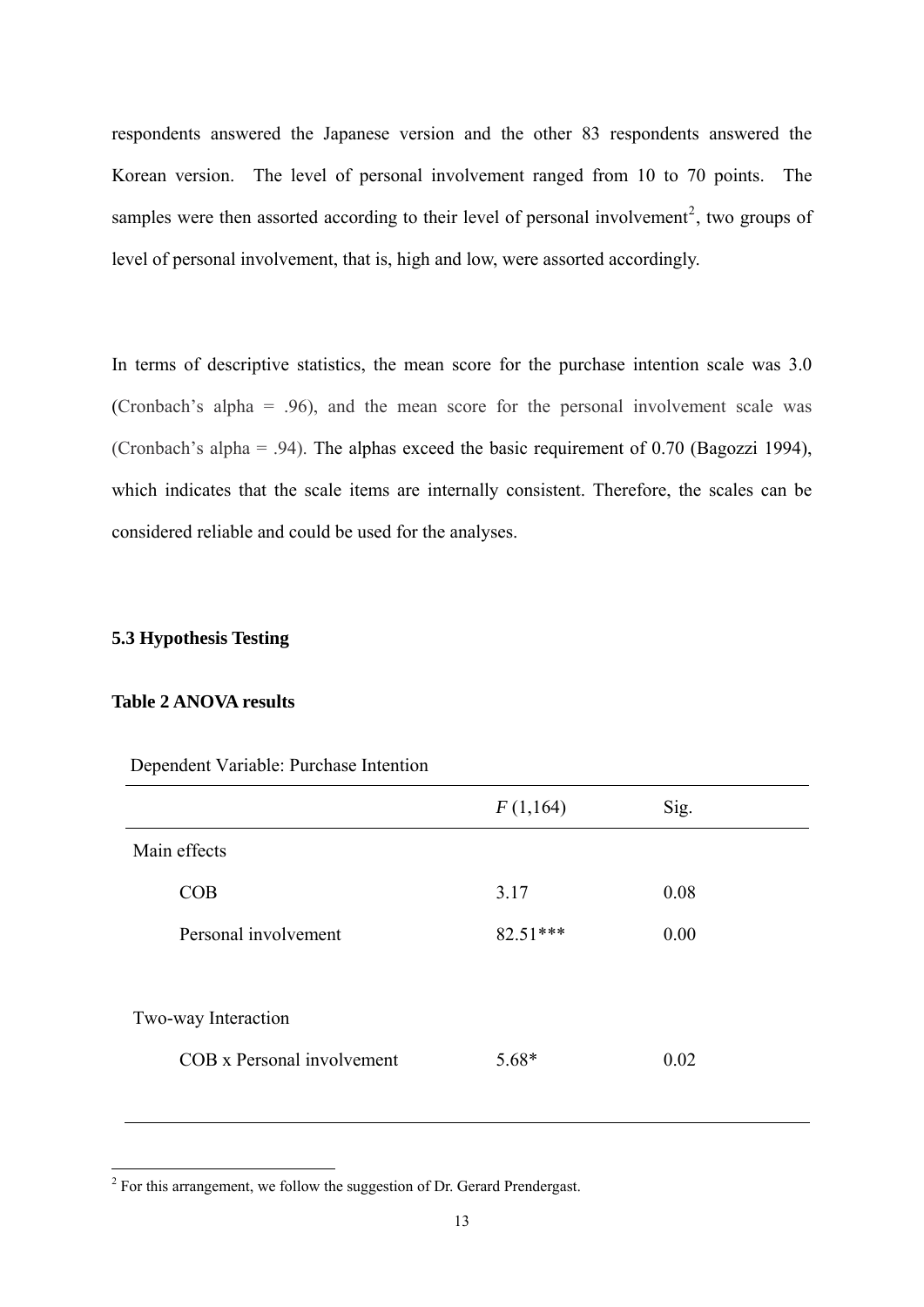\*\*\* Significant at the *p* ≤ 0.001 level.

\* Significant at the  $p \le 0.05$  level.

As shown in Table 2, the main effect for COB was not significant. Hypothesis 1 ("The impact of COB cue of Japan is greater than that of Korea on purchase intention" ) is not supported . On the other hand personal involvement, predictably, had a significant main effect.

There was also statistically significant interaction between COB and involvement [F (1,164)  $= 5.68$ ,  $p \le 0.05$ ]. Simple effect analysis (Keppel and Zedeck, 1989) was conducted to compare the purchase intention for the two COB cues under high and low levels of personal involvement. The analysis showed that there was no significant difference in purchase intention for the COB cue of Japan under high level of personal involvement (M=3.95, SD=1.36), and the COB cue of Korea under high level of personal involvement (M=3.91, SD =1.76). There was, however, a significant difference in purchase intention for the COB cue of Japan under low level of personal involvement (M=2.52, SD=.89), and the COB cue of Korea under low level of personal involvement  $(M=1.74, SD = .74)$  [t=-4.35, p=0.000]. Hypothesis 2 ("There is an interaction between personal involvement and COB in a low involvement condition") is supported.

#### **DISCUSSION**

Extending the work of Lee, Yun and Lee (2005), this study focused on the impact of the COB cue. We found that the COB cue of Japan does not have a greater impact on purchaser intention than the COB cue of Korea. Second, and of greater theoretical interest, we found that the impact of COB cues on purchase intention is moderated by personal involvement,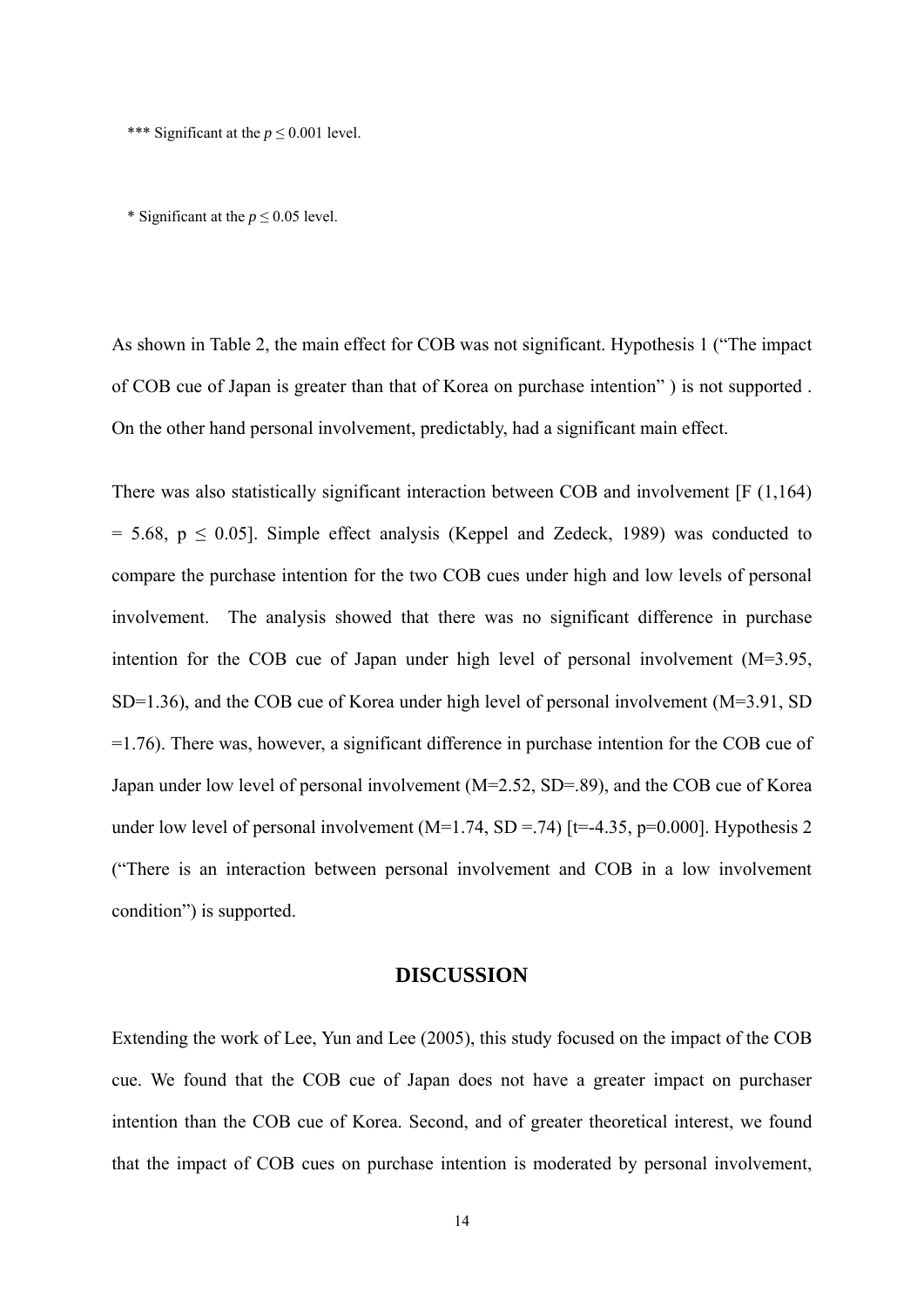with low involvement respondents being more sensitive to COB than high involvement respondents. More specifically, the influence of the COB cue of Japan on purchase intention is greater than that of Korea when the consumers have low involvement. This finding suggests that the impact of COB cue on purchase intention is contingent upon the level of personal involvement. This implies that the COB cue can offer marketers a threat or an opportunity depending on the involvement levels of their target market, and the origin of their brand. For marketers whose product is branded in a country with favorable perceptions, emphasizing the COB would be a useful strategy when communicating with low involvement consumers. On the other hand, marketers whose product is branded in a country with less favorable perceptions ought to emphasize other peripheral cues when communicating with low involvement consumers (or, alternatively, try to increase the involvement of their market).

## **LIMITATIONS**

Although this study provides insights with regard to the interactive effect between COB and level of personal involvement on purchase intention, caution should be exercised in interpreting various terms and results due to various limitations. First, this study involved a single product type and a sample limited to 15-34 year olds. While this controls for extraneous variables and improves internal validity, it limits the external validity. The second limitation relates to the method of using median split to divide subjects into low and high involvement groups. Using such an approach, it could be argued that subjects classified as low level of personal involvement in one study may be classified as high level of personal involvement in another study or vice versa. Third, only one dependent variable, purchase intention, was studied. It is possible that COB influences other outcome variables which may be more cognitive or affective in nature. Finally, we study COB as a separate construct from COM. Is there an interaction between COB, COM and involvement? Do consumers

15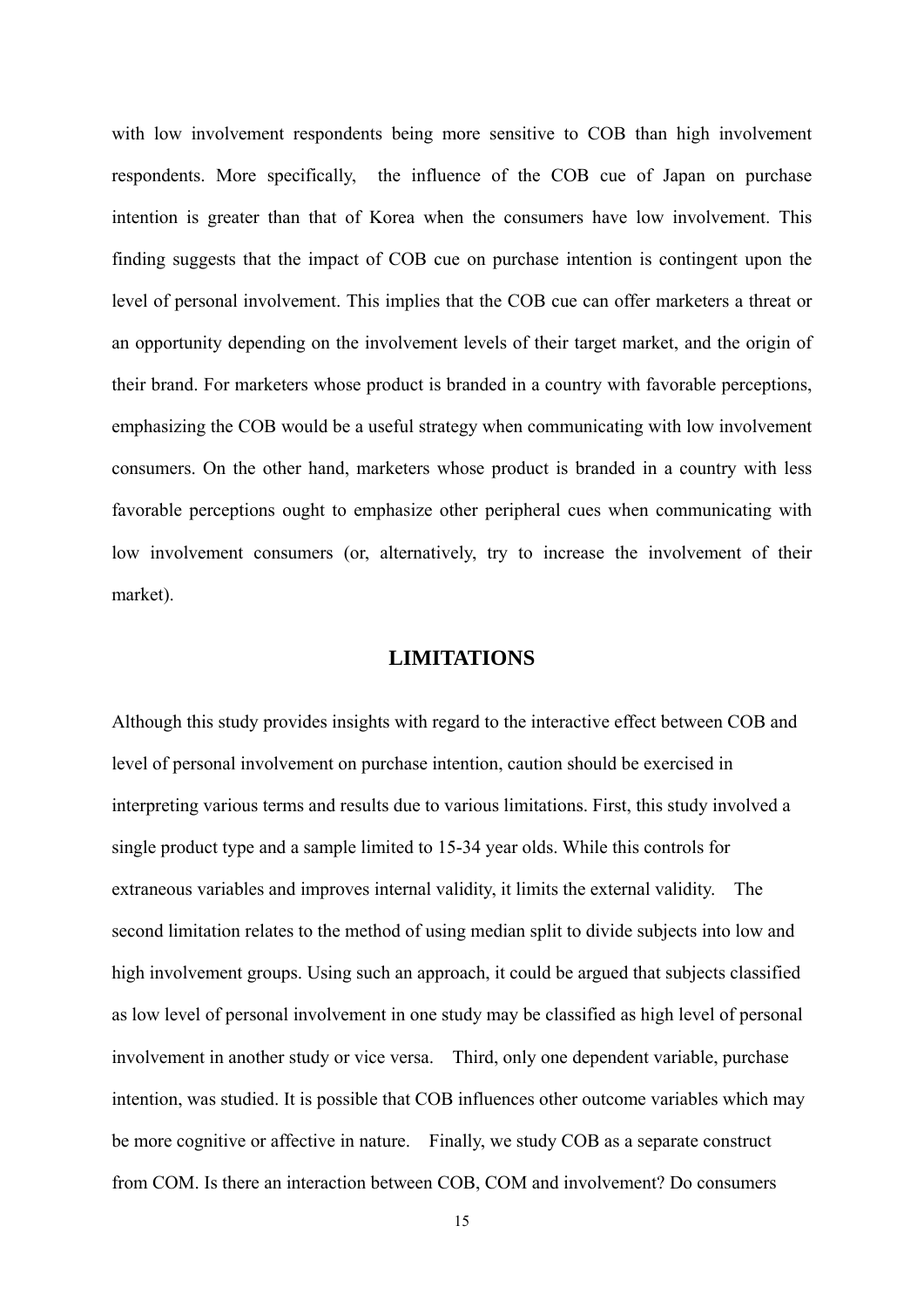follow compensatory decision rules, in that negative perceptions of COM can be compensated for by positive perceptions of COB? Han and

Terpstra (1988) concluded that the sourcing country has greater effects on consumer evaluations of product quality than does the brand name'. However, Eroglu and Machleit (1989) concluded that consumers accord a similar influence to brand and country of manufacture respectively. Future research may investigate this issue, and whether personal involvement might explain the inconsistency in the findings.

#### **CONCLUSION**

Globalization increases the complexity of global business and the interdependency between countries. It is obviously that a product's COB is different from its COM. By examining the role of COB, this study has successfully extended the work of Lee, Yun and Lee (2005). Further studies are needed to provide meaningful implications.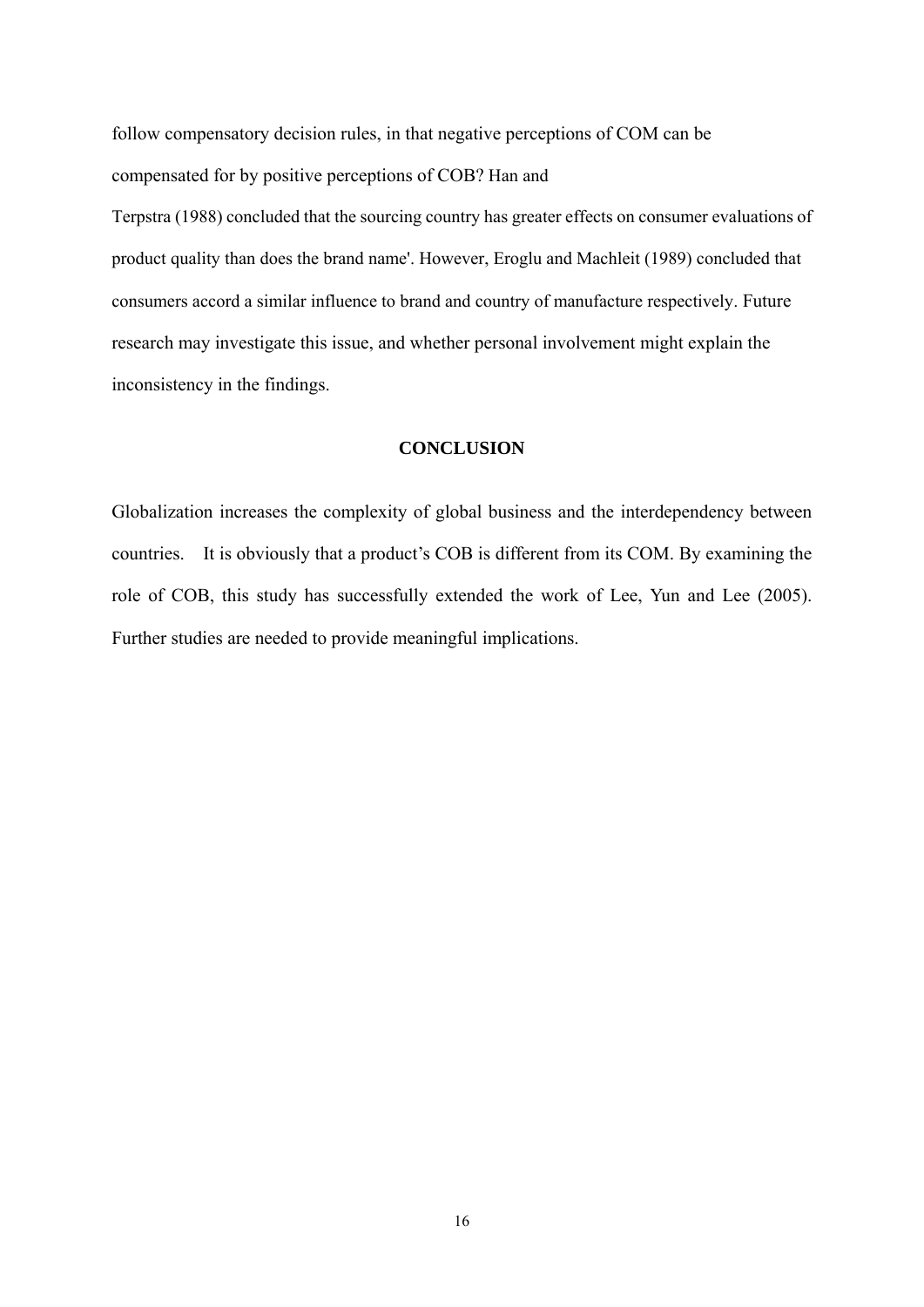## **8. REFERENCES**

Aahmed, S. A. and D' Aastous A. (1996), "Country-of-Origin and Brand Effects: A Multi-Dimensional and Multi-Attribute Study," *Journal of International Consumer Marketing* **9**(2), 93-115.

Aahmed, Z. U, Johnson, J. P., Yang, X., Chen, K. F., Teng, H. S. and Boon, L. C. (2004), "Does Country of Origin Matter for Low-Involvement Products?," *International Marketing Review* **21**(1), 102-20.

Al-Sulaiti, K. I. and Baker, M. J. (1998), "Country of Origin Effects: A Literature Review," *Marketing Intelligence & Planning* **16**(3), 150-99.

Ajzen, I., & Fishbein, M. (1980). Understanding Attitudes and Predicting Social Behavior. NJ: Prentice-Hall.

Bagozzi, Richard P. (1994), "Measurement in Marketing Research: Basic Principles of Questionnaire Design," in *Principles of Marketing Research*, ed. Bagozzi Richard P., Cambridge, Mass.: Blackwell Business, 1-49.

Bilkey, W.J (1992), Preface in Product-County Images: Impact and Role in International Marketing, Ed by Papadopoulas N & Heslop, L.A., International Business Press 1992

Bilkey, Warren J and Nes, Erik (1982), "Country of Origins Effects on Product Evaluations", Journal of International Business Studies Spring/Summer (1982) Pg 89-99.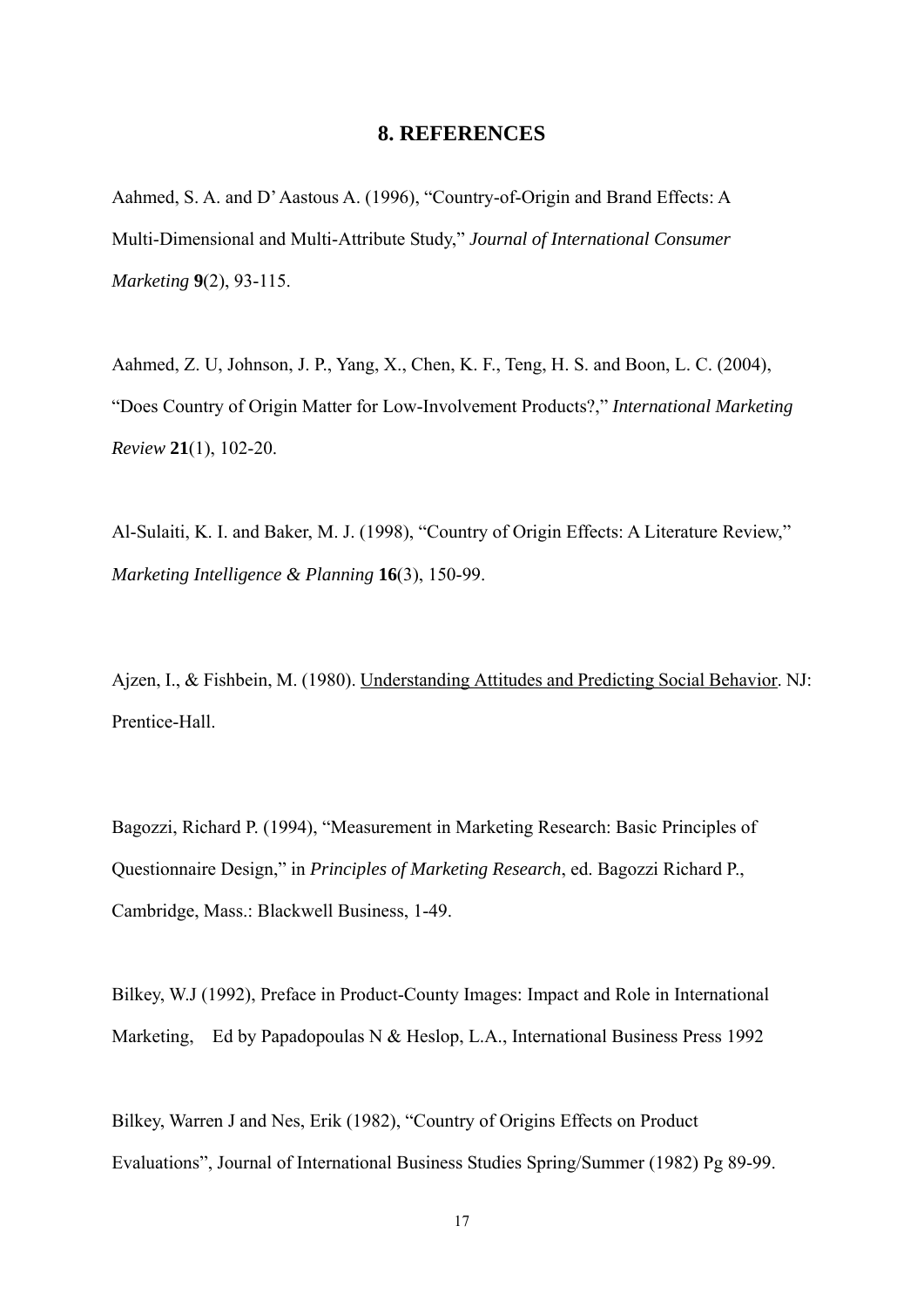Bloch, Peter H. and Marsha L. Richins, (1983), "A Theoretical Model for the Study of Product Importance Perceptions," Journal of Marketing, 47(Summer), 69-81.

Borrell C., Pasarin, M. I., Cirera E. and Klutke, P. *et al.* (2001), "Trends in Young Adult Mortality in Three European Cities: Barcelona, Bologna and Munich, 1986-1995," *Journal of Epidemiology and Community Health* **55**(8), 577-82.

Brislin R.W., Lonner, W. J., & Thorndike, R. M. (1973), Cross-Cultural Research Methods. New York: Wiley Publishing.

Bromley, H. and Apple, M. W. (1998), *Education, Technology, Power: Educational Computing as a Social Practice,* State University of New York Press.

Chao, P. (1993), "Partitioning Country of Origin Effects: Consumers Evaluation of a Hybrid Product," *Journal of International Business Studies* **24**(1), 291-306.

Chao, P. (1998), "Impact of Country of Origin Dimensions on Product Quality and Design Quality Perceptions," *Journal of Business Research* **42**, 1-6.

Chien, H. L. and Kao, T. D. (2004), "The Impact of Country-of-Origin on Brand Equity," *Journal of American Academy of Business* **5**(1), 37-40.

Chan, K. (1999), "Cultural Values in Hong Kong's Print Advertising, 1946-96," *International Journal of Advertising* **18**(4), 537-54.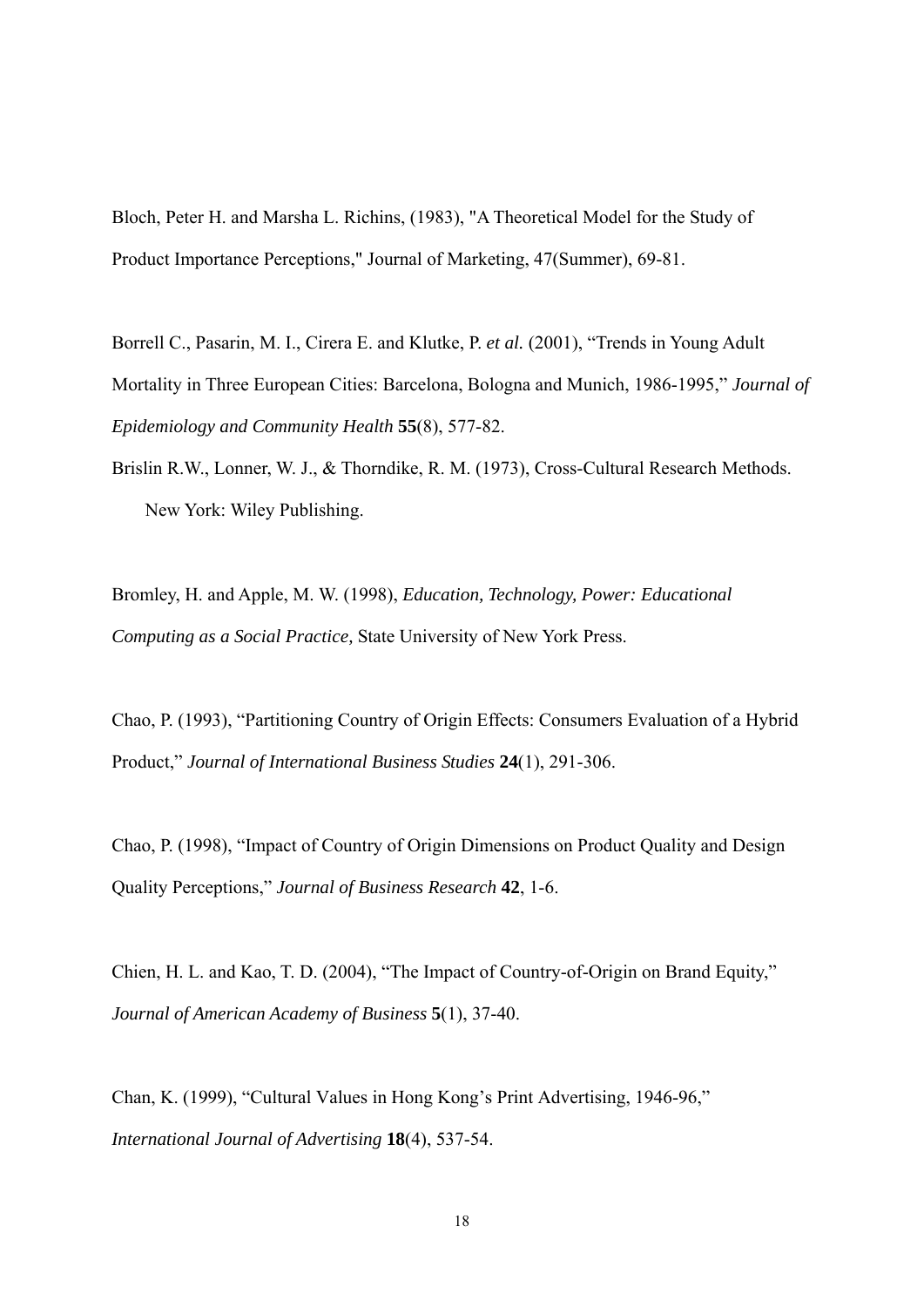Cordell, Victor V (1992), "Effects of Consumer Preferences for Foreign-Sourced Products", Journal of International Business Studies 23(2), Pg 251-270

Douglas, S. P. and Craig, C. S. (1983), *International Marketing Research, Englewood Cliffs*, N.J.: Prentice-Hall, Inc.

Eroglu, S. A. and K. A. Machleit (1989), "Effects of individual and product specific variables on utilizing country of origin as a product quality cue", *International Marketing Review*, vol. 6, n°6, 27–41.

Ettenson, R. and Gaeth, G. (1991), "Consumers Perceptions of Hybrids (Bi-national) Products," *Journal of Consumer Marketing* **8**, 13-8.

Gurhan-Canli Z. and Maheswaran, D. (2000), "Determinants of Country-of-Origin Evaluations," *Journal of Consumer Research* **27***,* 96-108.

Hair, J. F., Jr. *et al.* (1998), *Multivariate Data Analysis*, Upper Saddle River, N.J.: Prentice Hall, Inc.

Han, C. M. (1989), "Country Image: Halo or Summary Construct?," *Journal of Marketing Research* **26**, 222-9.

Han, C. Min and Vern Terpstra (1988), "Country of origin effects for uni-national and bi-national products," *Journal of International Business Studies*, vol 19, n° 2 (Summer), 235–55.

Hawkins, S. A. and Hoch, S. J. (1992), "Low-Involvement Learning: Memory without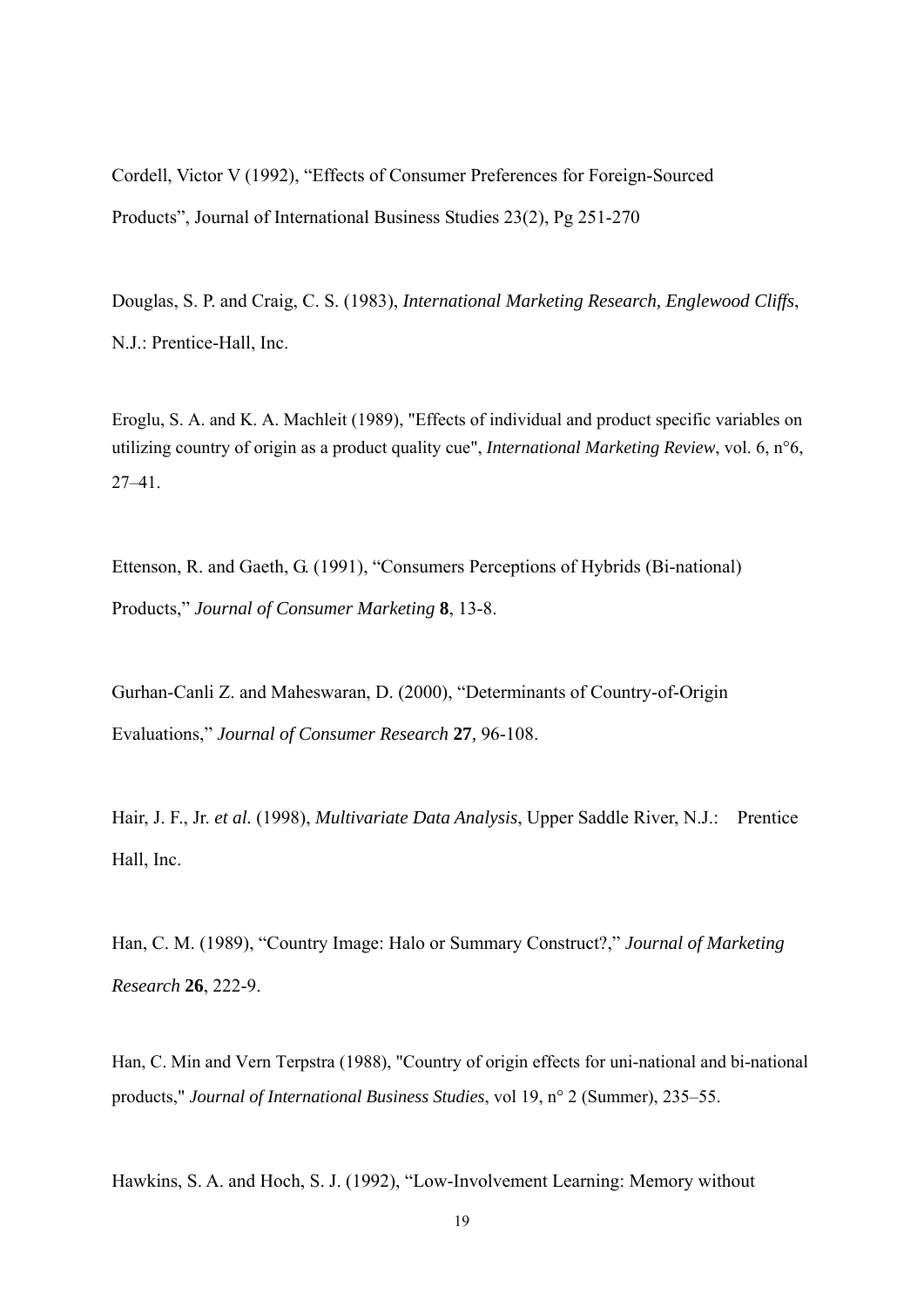Evaluation," *Journal of Consumer Research* **19**(2), 212-25.

Houston M. J. and Rothschild M. L. (1977): "A paradigm for research on consumer involvement", A Working paper, No. 1 l-77-46, Madison: University of Wisconsin-Madison.

Houston M. J. and Rothschild M. L. (1978): "Conceptual and methodological perspective in involvement". In S.C. Jain (Ed.) Research Frontiers in Marketing: Dialogues and directions, (pp. 184- 187) Chicago: American Marketing Association.

Hupfer, N. and Gardner, D. (1971), "Differential Involvement with Products and Issues: An Explanatory Study," in *Proceedings: Association for Consumer Research,* ed. Gardner, D. M., College Park, MD: Association for Consumer Research, 262-9.

Iyer, E. D. and Kalita, J. K. (1997), "The Impact of Country-of-Origin and Country-of-Manufacture Cues on Consumer Perceptions of Quality and Value," *Journal of Global Marketing* **11**(1), 7-28.

Johansson, J. K. (1989), "Determinants and Effects of the Use of 'Made in' Labels," *International Marketing Review* **6**(1), 47-58.

Johansson, J. K., Douglas, S. P. and Nonaka, I. (1985), "Assessing the Impact of Country of Origin on Production Evaluations: A New Methodological Perspective," *Journal of Marketing Research* **22**, 388-96.

Krugman, H. E. (1965), "The Impact of Television Advertising: Learning Without Involvement," *Public Opinion Quarterly*, **26**(Winter), 626-34.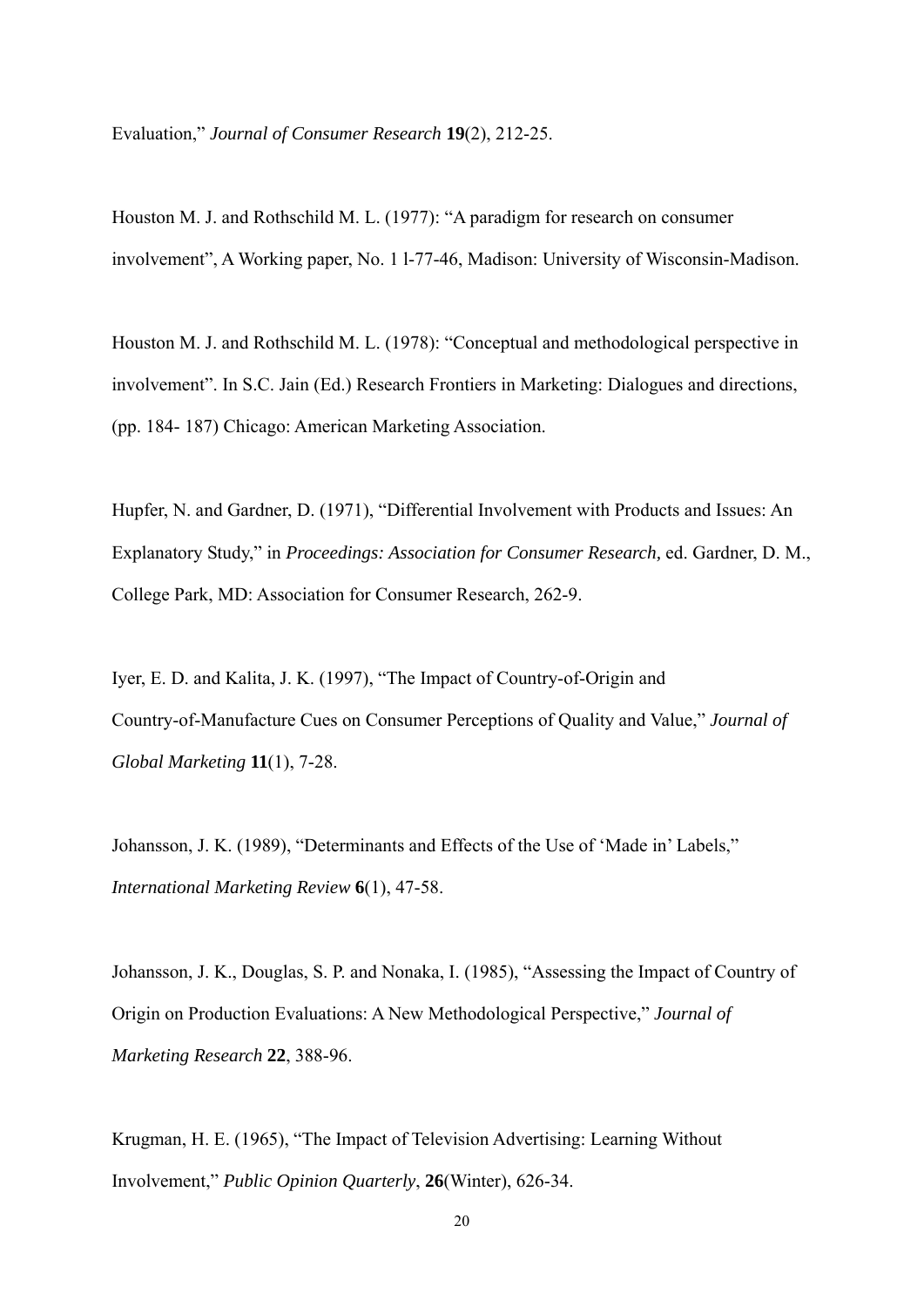Lee, W. N., Yun, T. W. and Lee, B. K. (2005), "The Role of Involvement in Country-of-Origin Effects on Product Evaluation: Situational and Enduring Involvement," *Journal of International Consumer Marketing* **17**(2/3), 51-71.

Leon, G. S. and Leslie, L. K. (2000), *Consumer Behavior*, Upper Saddle River, N.J.: Prentice Hall.

Martin, I. M. and Eroglu, S. (1993), "Measuring a Multi-Dimensional Construct: Country Image," *Journal of Consumer Psychology* **1**(4), 317-36.

Nagashima, A. (1970), "A Comparison of Japanese and US Attitudes toward Foreign Products," *Journal of Marketing* **34**, 68-74.

Narayana, C. L. (1981), "Aggregate Images of American and Japanese Products: Implications on International Marketing," *Columbia Journal of World Business* **16**, 31-5.

Ozsomer, A. and Cavusgil, S. (1991), "Country-of-Origin Effects on Product Evaluation: A Sequel to Bilkey and Nes Review," in Gilly *et al.* (Eds), *AMA Educators Proceedings* **2,**  269-77, Chicago.

Petty, R. E. and Caciooppo, J. T. (1979), "Issue Involvement Can Increase or Decrease Message Relevant Cognitive Responses," *Journal of Personality and Social Psychology* **37**, 1975-26.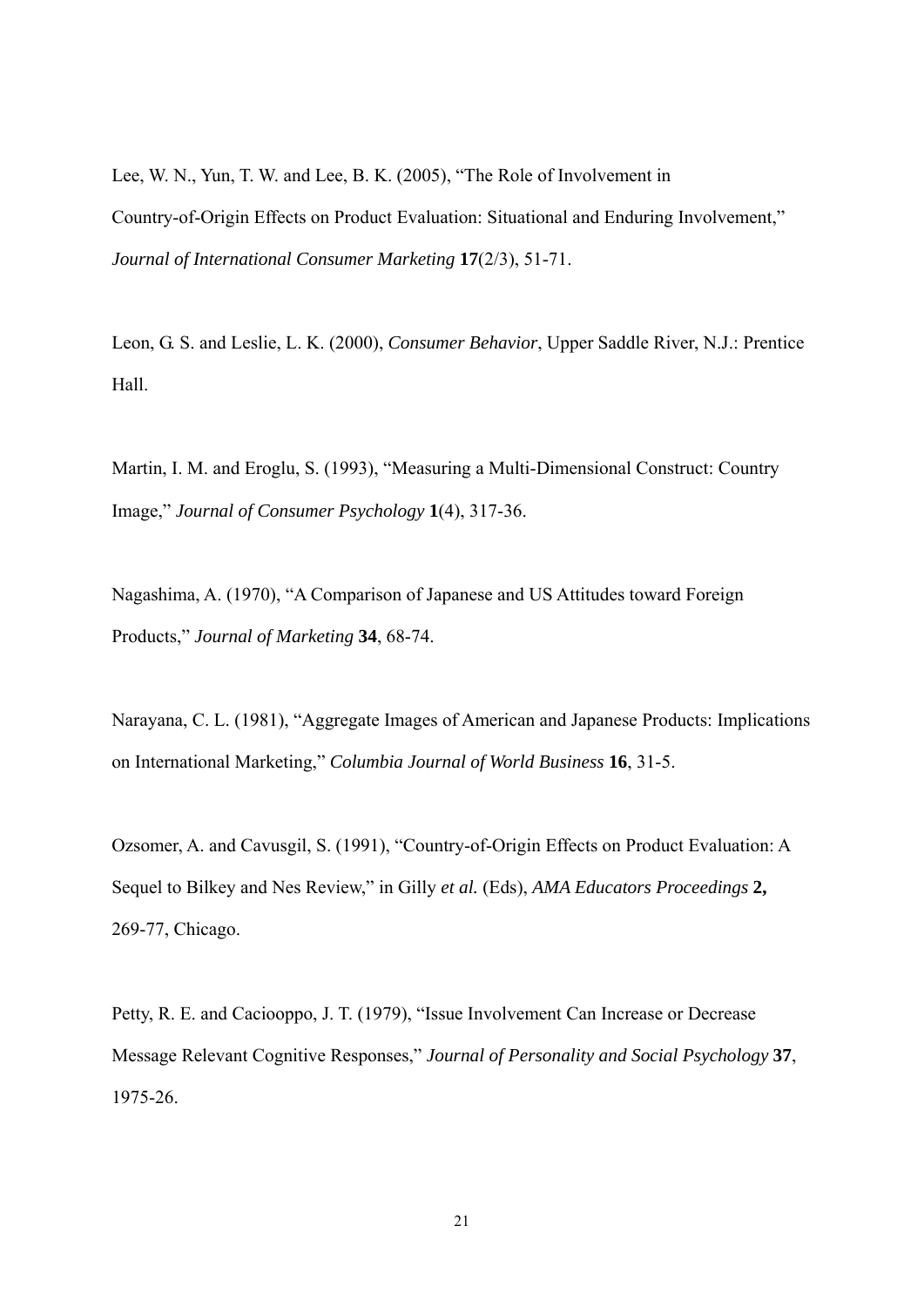Petty, R.E., Cacioppo, J.T., Goldman, R. (1981), "Personal involvement as a determinant of argument based persuasion", *Journal of Personality and Social Psychology*, 41, 847-55.

Phau, I. and Prendergast, G. (2000), "Conceptualizing the Country of Origin of Brand," *Journal of Marketing Communications* **6**, 159-70.

Roth, M. and Romeo, J. (1992), "Matching Product Category and Country Image Perceptions: A Framework for Managing Country-of-Origin Effects," *Journal of International Business Studies* **23**(3), 477-97.

Samiee, Saeed (1994), "Customer evaluation of products in a global market", *Journal of International Business Studies*, vol. 25, n°3, 579–604.

Schooler, Robert D. (1965), 'Product bias in the Central American common market', *Journal of Marketing Research*, vol. 2, November, 394–7.

Tamanin T., C. Ancona, N. B. & Rodrigues-Netto, N. (2002). Translation, Validation and Cross-Cultural Adaptation into Portuguese Language of the 'King's Health Questionnaire. Heidelberg: International Continence Society Annual Conference.

Tatge M. (2006), "Global Gamble" *Forbes Asia,* 40-48.

Tse, D. K., Russell W. B. and Nan Z. (1989), "Becoming a Consumer Society: A Longitudinal and Cross-Cultural Content Analysis of Print Ads from Hong Kong, the People's Republic of China, and Taiwan," *Journal of Consumer Research* **15**(4), 457-72.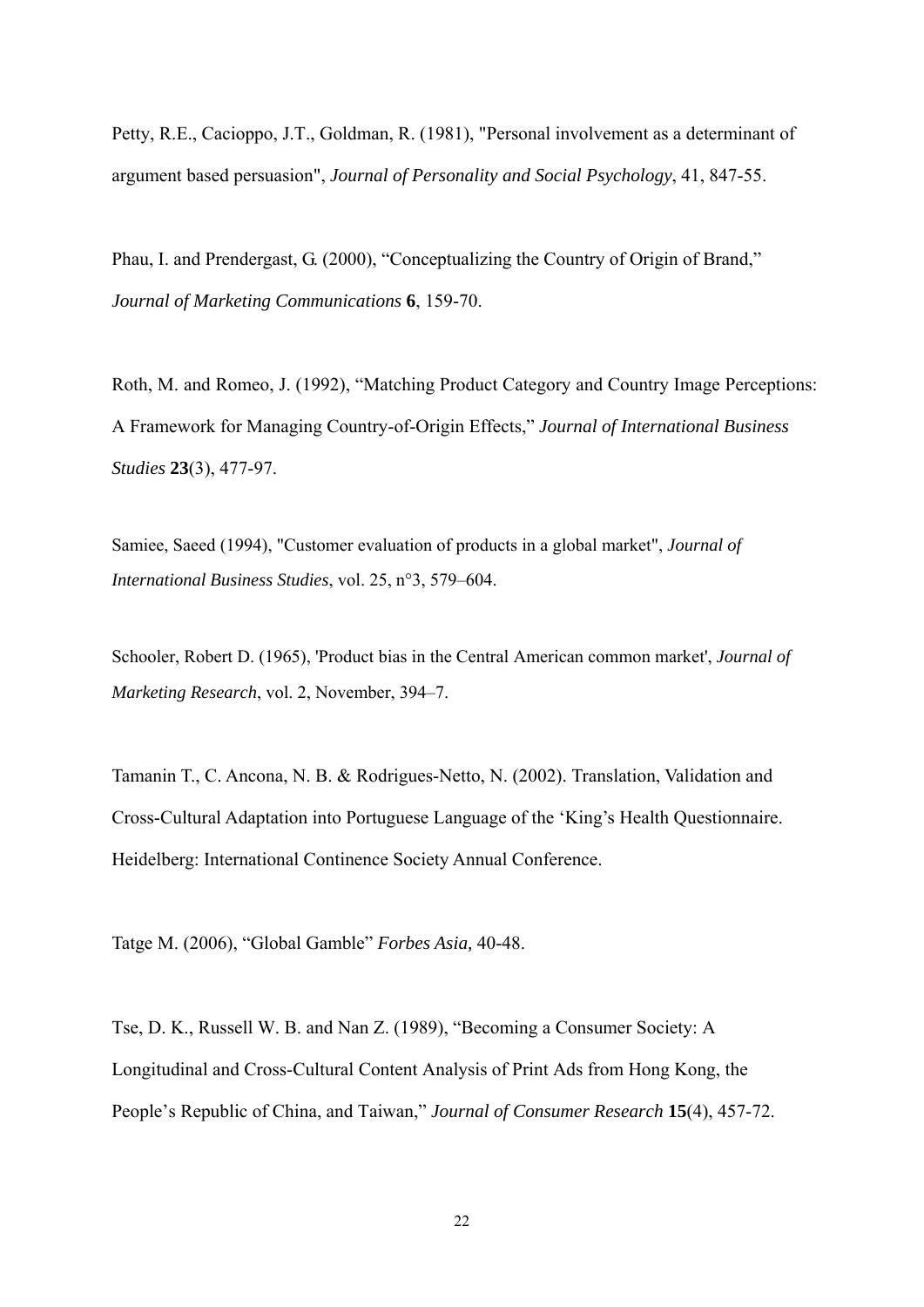Zaichkowsky, Judith Lynne (1984), Conceptualizing and Measuring the Involvement Construct in Marketing, unpublished doctoral dissertation, University of California, Los Angeles.

Zaichkowsky, J. L. (1994), "The Personal Involvement Inventory: Reduction, Revision, and Application to Advertising," *Journal of Advertising* **23**(4), 59-69.

Zaichkowsky, J. L. (1985), "Measuring the Involvement Construct," *Journal of Consumer Research* **12**(3), 341-52.

Zhang, Y. (1997), "Country-of-Origin Effect: The Moderating Function of Individual Difference in Information Processing," *International Marketing Review* **14**(4), 266-87.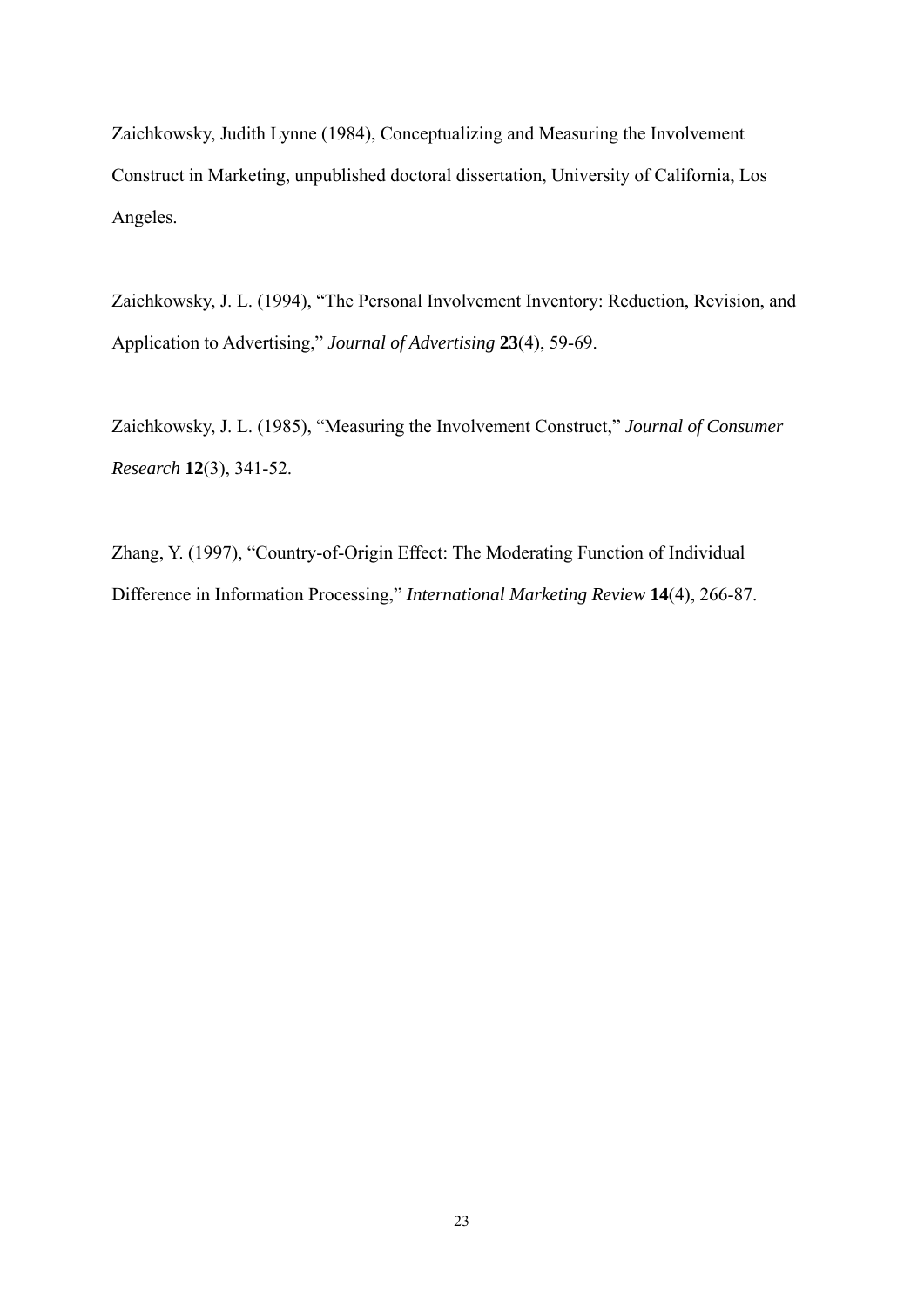## **Figure 1**

## **Two-way Interactions among COB, Personal Involvement, and Purchase Intention**



*\* Purchase intention: 1-7 ratings; a higher score implies a greater intention to buy the product.*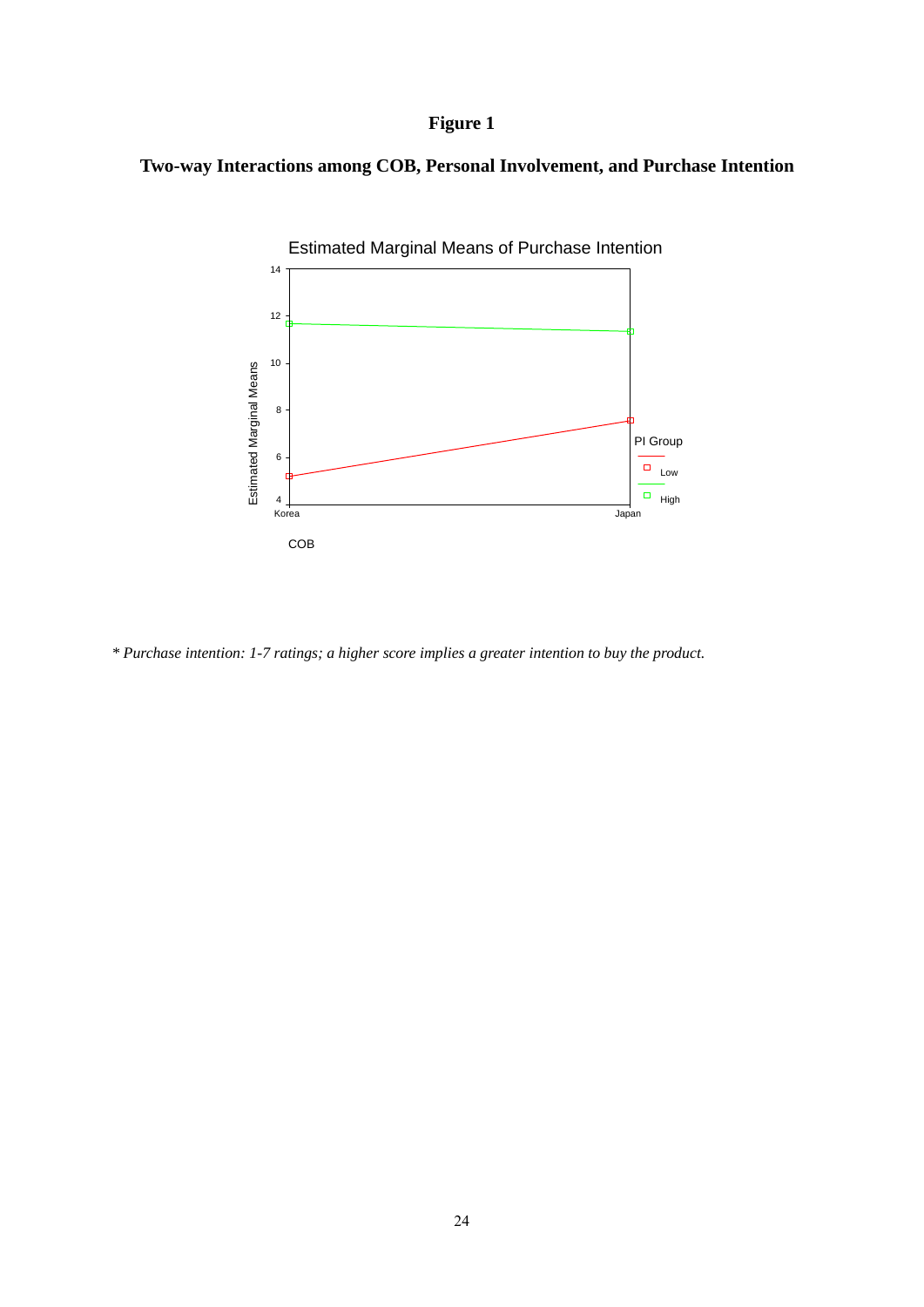## **Appendix 1: Measurement scales**

## **Purchase intention**

Purchase intention was measured on a 7-point semantic differentials scale using the following bipolar adjectives:

"probable vs. improbable"

"likely vs. unlikely"

"possible vs. impossible"

## **Personal involvement**

Personal involvement was measured on a 7-point semantic differentials scale using the following bipolar adjectives:

"important" vs. "unimportant" "boring" vs. "interesting" "relevant" vs. "irrelevant" "exciting" vs. "unexciting" "means nothing" vs. "means a lot to me" "appealing" vs. "unappealing" "fascinating" vs. "mundane" "worthless" vs. "valuable" "involving" vs. "uninvolving" "not needed" vs. "needed"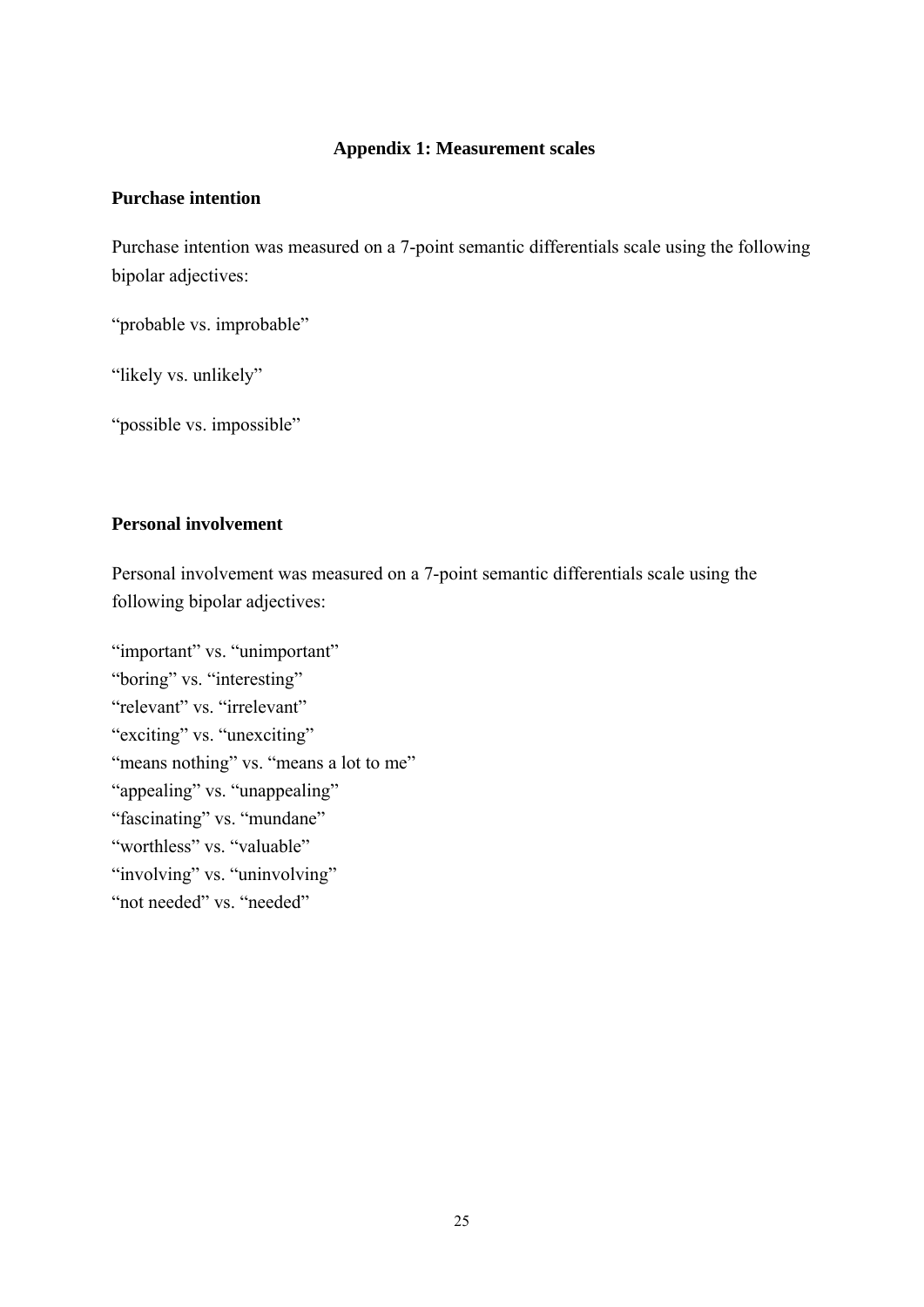#### **Appendix 2: Experimental Stimulus Ads (Notebook Advertisement)**



**Brand:** コンピュータ

Operating System-Microsoft Window XP home Edition preinstalled Processor-Intel® Pentium® M processor 2.26 GHz with Intel® SpeedStep™ Memory/RAM installed-1GB 133MHz SyncDRAM for multitasking power Memory/Cache Installed-512 KB

> Display-15" SXGA+TFT display Storage CD/DVD-1 x CD-RW/DVD-ROM/DVD Recordable Storage Hard Drive-1 x 100 GB Ultra DMA hard drive Battery (Max)-1 (2) x Lithium lon proprietary Input Device-Keyboard, touchpad Telecom-Fax/modem-integrated 56 Kbps Networking-Network adapter-Ethernet, Fast Ethernet integrated, Wireless LAN

Audio Output-Sound card-64-Bid stereo Video Output-Graphics card-Intel 815EM Weight-3.5 lbs Warranty-1 year warranty Made in Taiwan